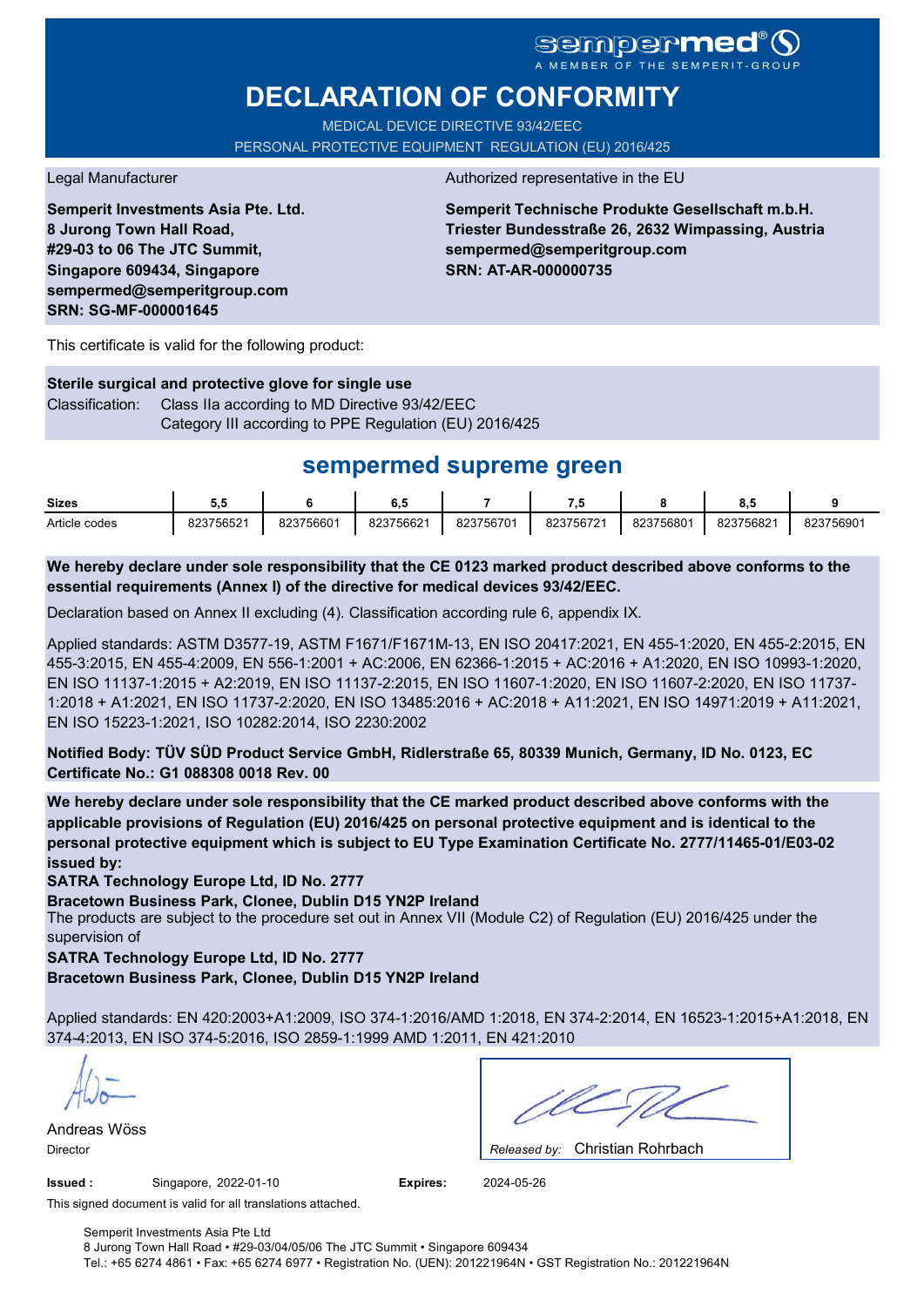# sempermed

# **KONFORMITÄTSERKLÄRUNG**

MEDIZINPRODUKTERICHTLINIE 93/42/EWG VERORDNUNG (EU) 2016/425 FÜR PERSÖNLICHE SCHUTZAUSRÜSTUNG

**Semperit Investments Asia Pte. Ltd. 8 Jurong Town Hall Road, #29-03 to 06 The JTC Summit, Singapore 609434, Singapore sempermed@semperitgroup.com SRN: SG-MF-000001645**

#### Hersteller EU-Bevollmächtigter

**Semperit Technische Produkte Gesellschaft m.b.H. Triester Bundesstraße 26, 2632 Wimpassing, Austria sempermed@semperitgroup.com SRN: AT-AR-000000735**

Dieses Zertifikat ist gültig für die folgenden Produkte:

#### **Steriler Operations- und Schutzhandschuh für den Einmalgebrauch** Klassifizierung: Klasse IIa gemäß Medizinprodukterichtlinie 93/42/EWG Kategorie III gemäß PSA Verordnung (EU) 2016/425

## **sempermed supreme green**

| Größen         | v.        |           | v.u       |           | - 7       |           | υ.,       |           |
|----------------|-----------|-----------|-----------|-----------|-----------|-----------|-----------|-----------|
| Artikelnummern | 823756521 | 823756601 | 823756621 | 823756701 | 823756721 | 823756801 | 823756821 | 823756901 |

**Wir bestätigen hiermit unter alleiniger Verantwortung, dass die CE 0123 gekennzeichneten Produkte mit den grundlegenden Anforderungen (Anhang I) der Medizinprodukterichtlinie 93/42/EWG übereinstimmen.**

Erklärung basierend auf Anhang II exklusive (4). Klassifizierung gemäß Regel 6, Anhang IX.

Angewandte Normen: ASTM D3577-19, ASTM F1671/F1671M-13, EN ISO 20417:2021, EN 455-1:2020, EN 455- 2:2015, EN 455-3:2015, EN 455-4:2009, EN 556-1:2001 + AC:2006, EN 62366-1:2015 + AC:2016 + A1:2020, EN ISO 10993-1:2020, EN ISO 11137-1:2015 + A2:2019, EN ISO 11137-2:2015, EN ISO 11607-1:2020, EN ISO 11607-2:2020, EN ISO 11737-1:2018 + A1:2021, EN ISO 11737-2:2020, EN ISO 13485:2016 + AC:2018 + A11:2021, EN ISO 14971:2019 + A11:2021, EN ISO 15223-1:2021, ISO 10282:2014, ISO 2230:2002

**Benannte Stelle: TÜV SÜD Product Service GmbH, Ridlerstraße 65, 80339 Munich, Germany, ID No. 0123, EC Certificate No.: G1 088308 0018 Rev. 00** 

**Wir bestätigen hiermit unter alleiniger Verantwortung, dass die oben genannten CE gekennzeichneten Produkte mit den maßgeblichen Bestimmungen der Verordnung (EU) 2016/425 für Persönliche Schutzausrüstung übereinstimmen und Gegenstand sind der EU-Baumusterprüfbescheinigung Nr. 2777/11465-01/E03-02 ausgestellt durch:**

#### **SATRA Technology Europe Ltd, ID No. 2777**

**Bracetown Business Park, Clonee, Dublin D15 YN2P Ireland**

Die Produkte sind Gegenstand der Verfahren gemäß Annex VII (Module C2) der Verordnung unter Aufsicht von **SATRA Technology Europe Ltd, ID No. 2777**

### **Bracetown Business Park, Clonee, Dublin D15 YN2P Ireland**

Angewandte Normen: EN 420:2003+A1:2009, ISO 374-1:2016/AMD 1:2018, EN 374-2:2014, EN 16523- 1:2015+A1:2018, EN 374-4:2013, EN ISO 374-5:2016, ISO 2859-1:1999 AMD 1:2011, EN 421:2010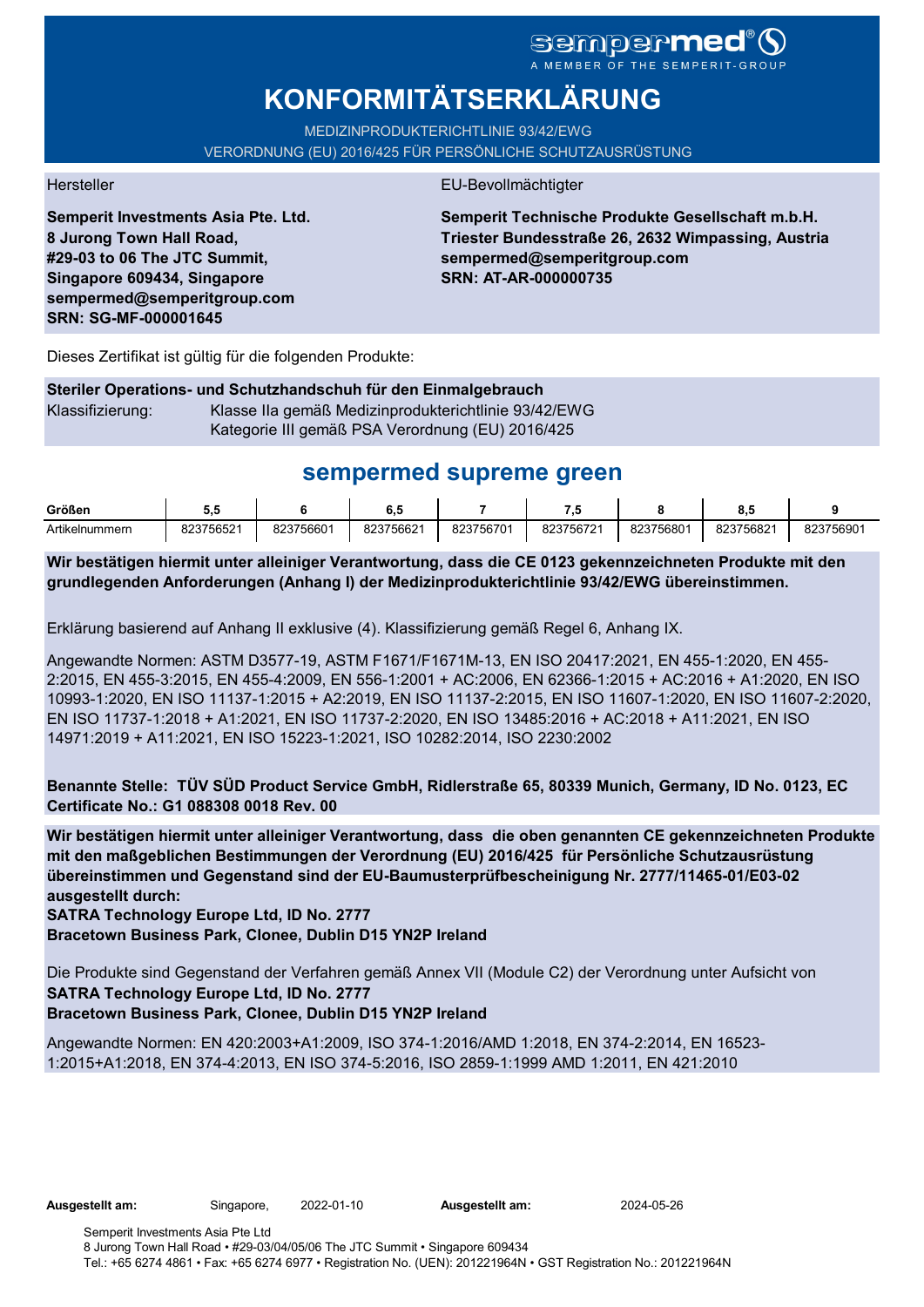# **DÉCLARATION DE CONFORMITÉ**

DIRECTIVE SUR LES DISPOSITIFS MÉDICAUX 93/42/CEE RÈGLEMENT (UE) 2016/425 POUR L'ÉQUIPEMENT DE PROTECTION INDIVIDUELLE

**Semperit Investments Asia Pte. Ltd. 8 Jurong Town Hall Road, #29-03 to 06 The JTC Summit, Singapore 609434, Singapore sempermed@semperitgroup.com SRN: SG-MF-000001645**

#### Fabricant **Représentant UE**

**Semperit Technische Produkte Gesellschaft m.b.H. Triester Bundesstraße 26, 2632 Wimpassing, Austria sempermed@semperitgroup.com SRN: AT-AR-000000735**

Ce certificat est valable pour les produits suivants :

#### **Gant de protection chirurgical stérile à usage unique**

Classification : Classe IIa selon la directive pour dispositifs médicaux 93/42/EEC Catégorie III selon la directive EPI (UE) 2016/425

## **sempermed supreme green**

| Tailles           |           |           | υ         |           | - 1       |           | υ.,       |           |
|-------------------|-----------|-----------|-----------|-----------|-----------|-----------|-----------|-----------|
| Numéros d'article | 823756521 | 823756601 | 823756621 | 823756701 | 823756721 | 823756801 | 823756821 | 823756901 |

**Par la présente, nous déclarons sous notre propre responsabilité que les produits portant le symbole CE 0123 sont conformes aux exigences essentielles (Annexe I) de la directive sur les dispositifs médicaux 93/42/CEE.**

La déclaration se fonde sur l'annexe II mis à part (4). Classification selon la règle 6, annexe IX.

Normes appliquées : ASTM D3577-19, ASTM F1671/F1671M-13, EN ISO 20417:2021, EN 455-1:2020, EN 455-2:2015, EN 455-3:2015, EN 455-4:2009, EN 556-1:2001 + AC:2006, EN 62366-1:2015 + AC:2016 + A1:2020, EN ISO 10993- 1:2020, EN ISO 11137-1:2015 + A2:2019, EN ISO 11137-2:2015, EN ISO 11607-1:2020, EN ISO 11607-2:2020, EN ISO 11737-1:2018 + A1:2021, EN ISO 11737-2:2020, EN ISO 13485:2016 + AC:2018 + A11:2021, EN ISO 14971:2019 + A11:2021, EN ISO 15223-1:2021, ISO 10282:2014, ISO 2230:2002

**Organisme notifié : TÜV SÜD Product Service GmbH, Ridlerstraße 65, 80339 Munich, Germany, ID No. 0123, EC Certificate No.: G1 088308 0018 Rev. 00** 

**Par la présente, nous déclarons sous notre propre responsabilité que les produits portant le symbole CE mentionnés ci-dessus sont conformes aux dispositions essentielles de la directive (UE) 2016/425 concernant l'équipement de protection individuelle sont identiques à l'équipement de protection individuelle faisant l'objet du certificat d'examen de type UE numéro 2777/11465-01/E03-02 délivré par:**

#### **SATRA Technology Europe Ltd, ID No. 2777 Bracetown Business Park, Clonee, Dublin D15 YN2P Ireland**

Les produits sont soumis aux procédures visées dans l'annexe VII (Module C2) de la directive sous la surveillance de **SATRA Technology Europe Ltd, ID No. 2777**

#### **Bracetown Business Park, Clonee, Dublin D15 YN2P Ireland**

Normes appliquées : EN 420:2003+A1:2009, ISO 374-1:2016/AMD 1:2018, EN 374-2:2014, EN 16523-1:2015+A1:2018, EN 374-4:2013, EN ISO 374-5:2016, ISO 2859-1:1999 AMD 1:2011, EN 421:2010

**Délivré le :** Singapore, 2022-01-10 **Valable jusqu'au :** 2024-05-26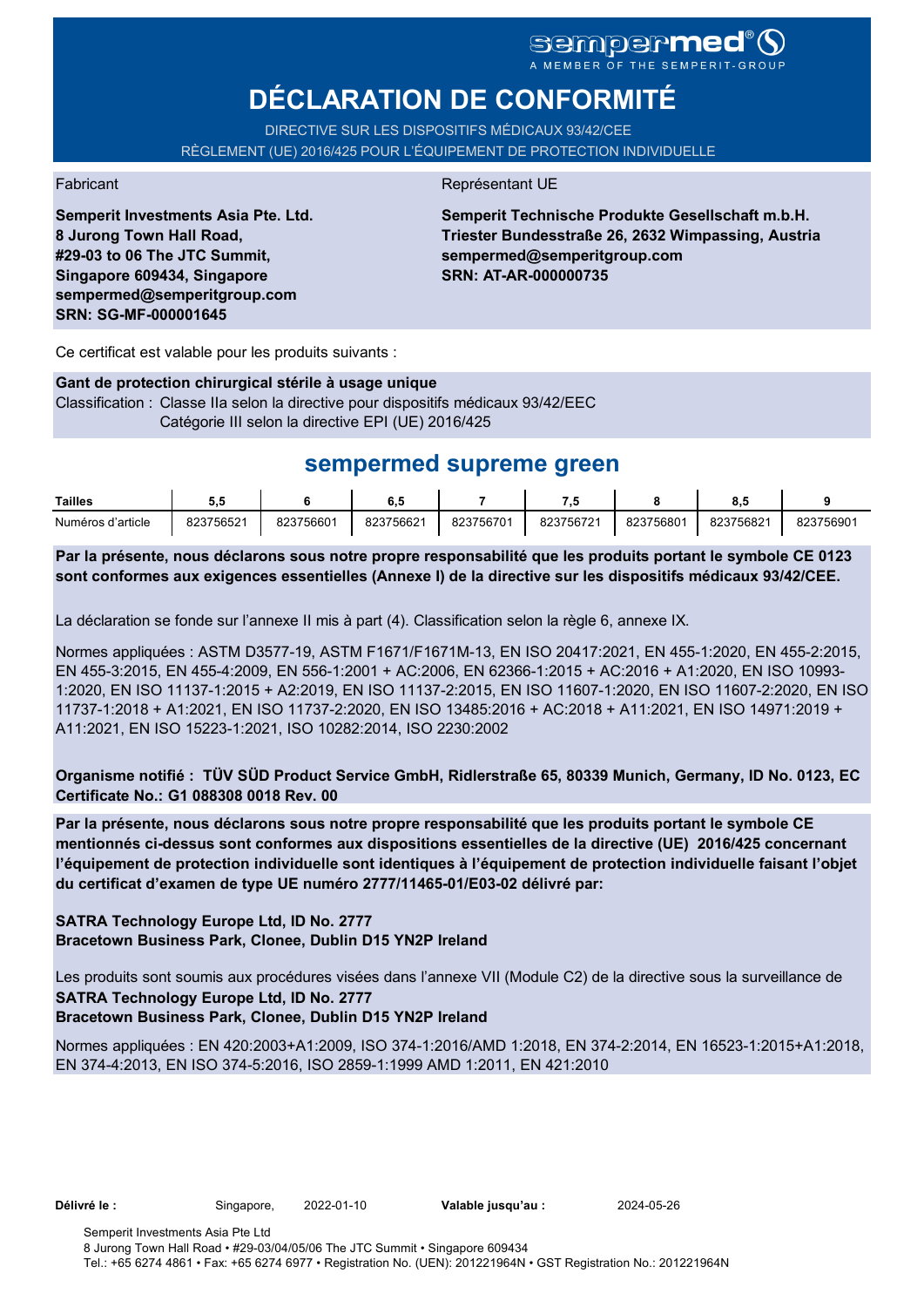# **DICHIARAZIONE DI CONFORMITÀ**

DIRETTIVA SUL DISPOSITIVO MEDICO 93/42 / CEE REGOLAMENTO (UE) 2016/425 DELL'APPARECCHIATURA DI PROTEZIONE INDIVIDUALE

Produttore Rappresentante autorizzato nell'UE

**Semperit Investments Asia Pte. Ltd. 8 Jurong Town Hall Road, #29-03 to 06 The JTC Summit, Singapore 609434, Singapore sempermed@semperitgroup.com SRN: SG-MF-000001645**

**Semperit Technische Produkte Gesellschaft m.b.H. Triester Bundesstraße 26, 2632 Wimpassing, Austria sempermed@semperitgroup.com SRN: AT-AR-000000735**

Questo certificato è valido per il seguente prodotto:

## **Guanto chirurgico e protettivo sterile monouso** Clasificazione: Classe IIa secondo la direttiva MD 93/42 / CEE

Categoria III secondo il regolamento (UE) 2016/425 del PPE

# **sempermed supreme green**

| <b>Misure</b>   | ວ.ວ       |           | 6.5       |           |           |           | o.u       |           |
|-----------------|-----------|-----------|-----------|-----------|-----------|-----------|-----------|-----------|
| Codici articolo | 823756521 | 823756601 | 823756621 | 823756701 | 823756721 | 823756801 | 823756821 | 823756901 |

**Con la presente, dichiariamo sotto la nostra esclusiva responsabilità che il prodotto con marchio CE 0123 sopra descritto soddisfa i requisiti essenziali (allegato I) della direttiva sui dispositivi medici 93/42 / CEE.**

Dichiarazione basata sull'allegato II escluso (4). Classificazione secondo la regola 6, appendice IX.

Norme applicate: ASTM D3577-19, ASTM F1671/F1671M-13, EN ISO 20417:2021, EN 455-1:2020, EN 455-2:2015, EN 455-3:2015, EN 455-4:2009, EN 556-1:2001 + AC:2006, EN 62366-1:2015 + AC:2016 + A1:2020, EN ISO 10993-1:2020, EN ISO 11137-1:2015 + A2:2019, EN ISO 11137-2:2015, EN ISO 11607-1:2020, EN ISO 11607- 2:2020, EN ISO 11737-1:2018 + A1:2021, EN ISO 11737-2:2020, EN ISO 13485:2016 + AC:2018 + A11:2021, EN ISO 14971:2019 + A11:2021, EN ISO 15223-1:2021, ISO 10282:2014, ISO 2230:2002

**Organismo notificato: TÜV SÜD Product Service GmbH, Ridlerstraße 65, 80339 Munich, Germany, ID No. 0123, EC Certificate No.: G1 088308 0018 Rev. 00** 

**SATRA Technology Europe Ltd, ID No. 2777 Con la presente, dichiariamo sotto la nostra esclusiva responsabilità che il prodotto con marchio CE sopra descritto è conforme alle disposizioni applicabili del Regolamento (UE) 2016/425 sui dispositivi di protezione individuale ed è identico al dispositivo di protezione personale che è soggetto al Certificato di Esame di Tipo UE n. 2777/11465-01/E03-02 rilasciato da:**

**Bracetown Business Park, Clonee, Dublin D15 YN2P Ireland**

ed è soggetto alla procedura di cui all'allegato VII (modulo C2) del regolamento (UE) 2016/425 sotto il controllo di **SATRA Technology Europe Ltd, ID No. 2777**

### **Bracetown Business Park, Clonee, Dublin D15 YN2P Ireland**

Norme applicate: EN 420:2003+A1:2009, ISO 374-1:2016/AMD 1:2018, EN 374-2:2014, EN 16523- 1:2015+A1:2018, EN 374-4:2013, EN ISO 374-5:2016, ISO 2859-1:1999 AMD 1:2011, EN 421:2010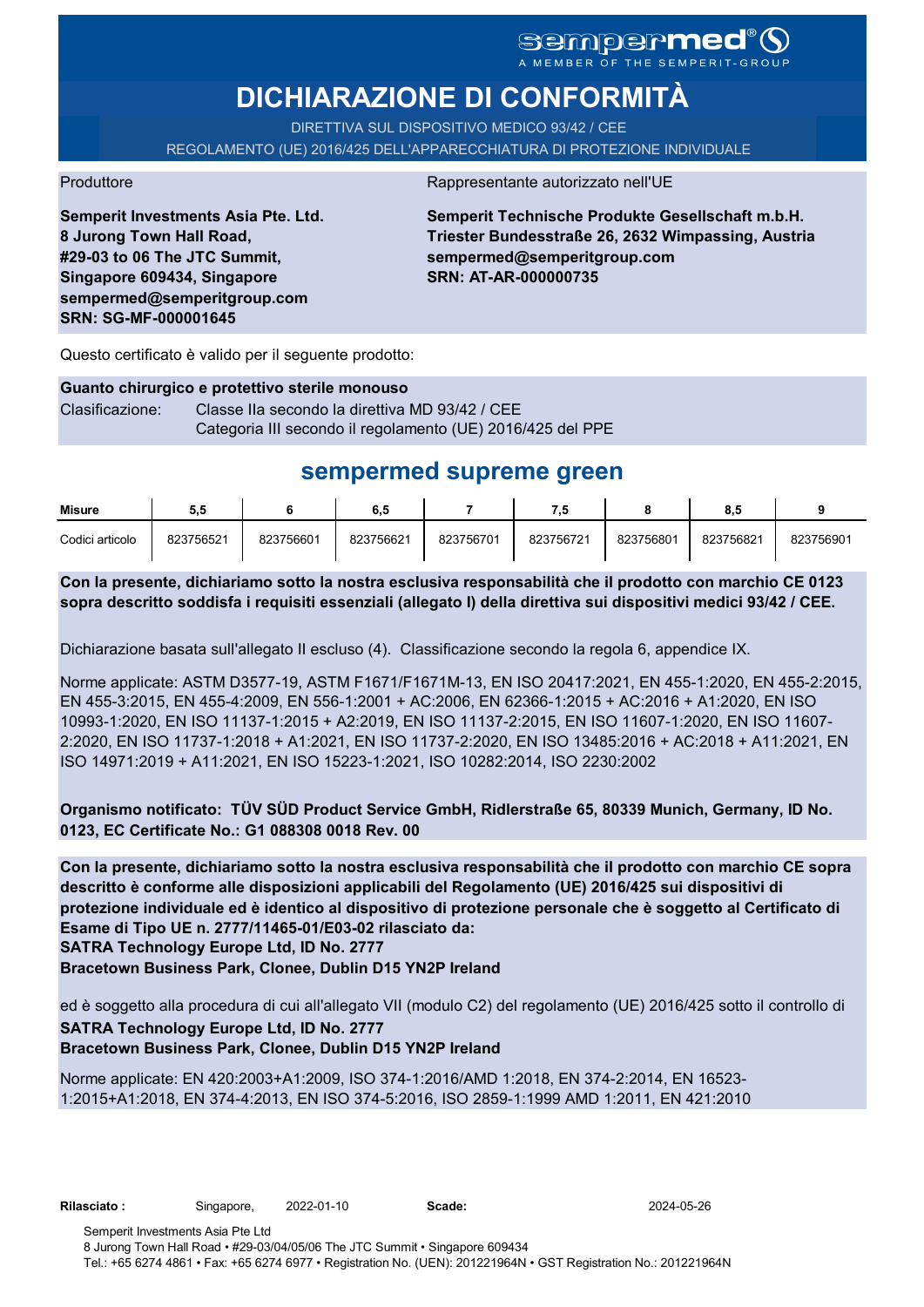# **CONFORMITEITSVERKLARING**

RICHTLIJN MEDISCHE PRODUCTEN 93/42 / EEG

VERORDENING (EU) 2016/425 BETREFFENDE PERSOONLIJKE BESCHERMENDE UITRUSTING

Fabrikant Gemachtigde EU

**Semperit Technische Produkte Gesellschaft m.b.H. Triester Bundesstraße 26, 2632 Wimpassing, Austria sempermed@semperitgroup.com SRN: AT-AR-000000735**

Dit certificaat is geldig voor de volgende producten:

**Semperit Investments Asia Pte. Ltd.**

**8 Jurong Town Hall Road, #29-03 to 06 The JTC Summit, Singapore 609434, Singapore sempermed@semperitgroup.com**

**SRN: SG-MF-000001645**

#### **Steriele chirurgische en beschermende handschoenen voor eenmalig gebruik** Classificatie: Klasse IIa volgens Richtlijn 93/42 / EEG betreffende medische hulpmiddelen Categorie III volgens PBM-verordening (EU) 2016/425

## **sempermed supreme green**

| Maten          | ວ.ວ       |           | 6.5       |           | .         |           | о         |           |
|----------------|-----------|-----------|-----------|-----------|-----------|-----------|-----------|-----------|
| Artikelnummers | 823756521 | 823756601 | 823756621 | 823756701 | 823756721 | 823756801 | 823756821 | 823756901 |

**Wij verklaren hierbij onder uitsluitende verantwoordelijkheid, dat de CE 0123-gemarkeerde producten voldoen aan de essentiële vereisten (Bijlage I) van de Richtlijn Medische Hulpmiddelen 93/42 / EEG.**

Verklaring uitsluitend gebaseerd op bijlage II (4). Indeling volgens regel 6, bijlage IX.

Toegepaste normen: ASTM D3577-19, ASTM F1671/F1671M-13, EN ISO 20417:2021, EN 455-1:2020, EN 455- 2:2015, EN 455-3:2015, EN 455-4:2009, EN 556-1:2001 + AC:2006, EN 62366-1:2015 + AC:2016 + A1:2020, EN ISO 10993-1:2020, EN ISO 11137-1:2015 + A2:2019, EN ISO 11137-2:2015, EN ISO 11607-1:2020, EN ISO 11607- 2:2020, EN ISO 11737-1:2018 + A1:2021, EN ISO 11737-2:2020, EN ISO 13485:2016 + AC:2018 + A11:2021, EN ISO 14971:2019 + A11:2021, EN ISO 15223-1:2021, ISO 10282:2014, ISO 2230:2002

**Aangewezen instantie: TÜV SÜD Product Service GmbH, Ridlerstraße 65, 80339 Munich, Germany, ID No. 0123, EC Certificate No.: G1 088308 0018 Rev. 00** 

**Hierbij verklaren wij onder uitsluitende verantwoordelijkheid, dat de bovengenoemde CE-gemarkeerde producten voldoen aan de relevante bepalingen van de Verordening (EU) 2016/425 over persoonlijke beschermingsmiddelen en het onderworpen zijn aan het certificaat van EU-typeonderzoek nr.2777/11465- 01/E03-02 uitgegeven door:**

**SATRA Technology Europe Ltd, ID No. 2777**

**Bracetown Business Park, Clonee, Dublin D15 YN2P Ireland**

De producten vallen onder de procedures van bijlage VII (module C2) van de verordening onder toezicht van **SATRA Technology Europe Ltd, ID No. 2777 Bracetown Business Park, Clonee, Dublin D15 YN2P Ireland**

Toegepaste normen: EN 420:2003+A1:2009, ISO 374-1:2016/AMD 1:2018, EN 374-2:2014, EN 16523- 1:2015+A1:2018, EN 374-4:2013, EN ISO 374-5:2016, ISO 2859-1:1999 AMD 1:2011, EN 421:2010

**Uitgegeven op:** Singapore, 2022-01-10 **Geldig tot:** 2024-05-26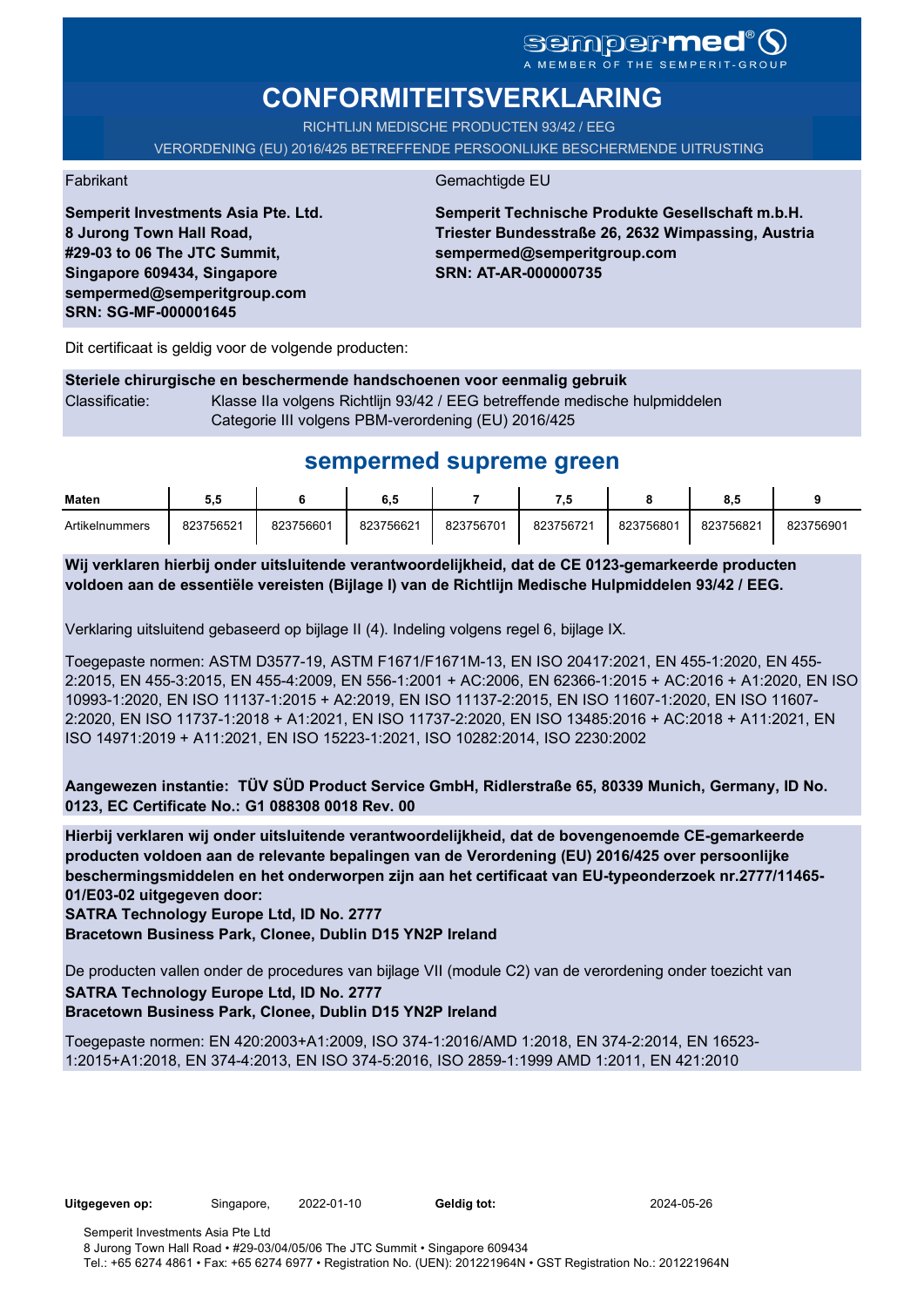# **DECLARACIÓN DE CONFORMIDAD**

DIRECTIVA DE PRODUCTOS MEDICINALES 93/42/EWG ORDENANZA (EU) 2016/425 PARA EQUIPAMIENTOS PERSONALES

**Semperit Investments Asia Pte. Ltd.**

**8 Jurong Town Hall Road, #29-03 to 06 The JTC Summit, Singapore 609434, Singapore sempermed@semperitgroup.com**

**SRN: SG-MF-000001645**

Fabricante de la UE

**Semperit Technische Produkte Gesellschaft m.b.H. Triester Bundesstraße 26, 2632 Wimpassing, Austria sempermed@semperitgroup.com SRN: AT-AR-000000735**

El presente certificado es válido para los siguientes productos:

#### **Guante estéril de operación y protección para un solo uso** Clasificación: Clase Ila según la Directiva de Productos Medicinales 93/42/EEC Categoría III según el Reglamento EPI (EU) 2016/425

## **sempermed supreme green**

| Tamaños               | 5.5       |           | 6.5       |           |           |           | 8.5       |           |
|-----------------------|-----------|-----------|-----------|-----------|-----------|-----------|-----------|-----------|
| Número de<br>artículo | 823756521 | 823756601 | 823756621 | 823756701 | 823756721 | 823756801 | 823756821 | 823756901 |

**Por la presente confirmamos bajo nuestra exclusiva responsabilidad que los productos con marcado CE 0123 cumplen con los requisitos esenciales (Anexo I) de la Directiva 93/42/CEE sobre productos sanitarios.**

Declaración basada en el anexo II, excluido el punto 4. Clasificación según la regla 6, anexo IX

Normas aplicadas: ASTM D3577-19, ASTM F1671/F1671M-13, EN ISO 20417:2021, EN 455-1:2020, EN 455- 2:2015, EN 455-3:2015, EN 455-4:2009, EN 556-1:2001 + AC:2006, EN 62366-1:2015 + AC:2016 + A1:2020, EN ISO 10993-1:2020, EN ISO 11137-1:2015 + A2:2019, EN ISO 11137-2:2015, EN ISO 11607-1:2020, EN ISO 11607- 2:2020, EN ISO 11737-1:2018 + A1:2021, EN ISO 11737-2:2020, EN ISO 13485:2016 + AC:2018 + A11:2021, EN ISO 14971:2019 + A11:2021, EN ISO 15223-1:2021, ISO 10282:2014, ISO 2230:2002

**Organismo notificado: TÜV SÜD Product Service GmbH, Ridlerstraße 65, 80339 Munich, Germany, ID No. 0123, EC Certificate No.: G1 088308 0018 Rev. 00** 

**Por la presente confirmamos, bajo nuestra exclusiva responsabilidad, que los productos arriba mencionados con la marca CE cumplen con las disposiciones pertinentes del Reglamento (UE) 2016/425 para equipos de protección personal y están sujetos al Certificado de examen de tipo nº. 2777/11465-01/E03- 02 expedido por:**

**SATRA Technology Europe Ltd, ID No. 2777**

**Bracetown Business Park, Clonee, Dublin D15 YN2P Ireland**

Los productos están sujetos a los procedimientos establecidos en el anexo VII (módulo C2) del Reglamento bajo la supervisión de

#### **SATRA Technology Europe Ltd, ID No. 2777**

**Bracetown Business Park, Clonee, Dublin D15 YN2P Ireland**

Normas aplicadas: EN 420:2003+A1:2009, ISO 374-1:2016/AMD 1:2018, EN 374-2:2014, EN 16523- 1:2015+A1:2018, EN 374-4:2013, EN ISO 374-5:2016, ISO 2859-1:1999 AMD 1:2011, EN 421:2010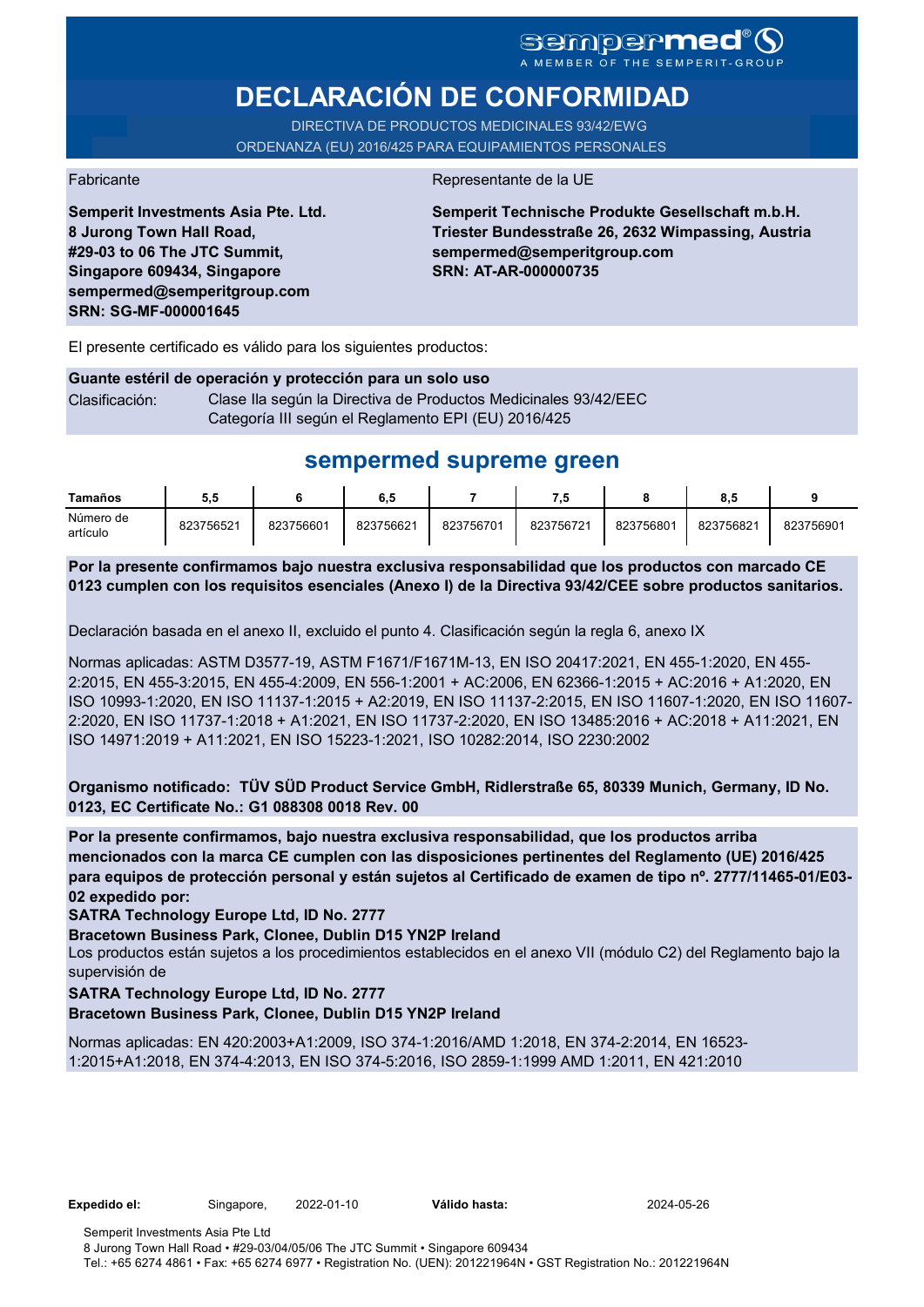# SCMPCFMCC<sup>®</sup>

# **DECLARAÇÃO DE CONFORMIDADE**

DIRETIVA 93/42/CEE SOBRE DISPOSITIVOS MÉDICOS REGULAMENTO (UE) 2016/425 SOBRE EQUIPAMENTO DE PROTEÇÃO INDIVIDUAL

#### Fabricante **Representante da UE**

**Semperit Investments Asia Pte. Ltd. 8 Jurong Town Hall Road, #29-03 to 06 The JTC Summit, Singapore 609434, Singapore sempermed@semperitgroup.com SRN: SG-MF-000001645**

**Semperit Technische Produkte Gesellschaft m.b.H. Triester Bundesstraße 26, 2632 Wimpassing, Austria sempermed@semperitgroup.com SRN: AT-AR-000000735**

Este certificado é válido para os seguintes produtos:

**Luva cirúrgica e de proteção estéril para uso único** Classificação: Classe IIa de acordo com a Diretiva de Dispositivos Médicos 93/42/CEE Categoria III de acordo com o regulamento EPI (UE) 2016/425

## **sempermed supreme green**

| Tamanhos             | 5.5       |           | 6.5       |           | . . v     |           | ο.,       |           |
|----------------------|-----------|-----------|-----------|-----------|-----------|-----------|-----------|-----------|
| Números de<br>artigo | 823756521 | 823756601 | 823756621 | 823756701 | 823756721 | 823756801 | 823756821 | 823756901 |

**Declaramos desta forma, sob a nossa exclusiva responsabilidade, que os produtos com a marca CE 0123 estão em conformidade com os requisitos essenciais (anexo I) da Diretriz de Dispositivos Médicos 93/42/CEE.**

Declaração baseada no anexo II excluindo (4). Classificação de acordo com a regra 6, anexo IX.

Normas aplicadas: ASTM D3577-19, ASTM F1671/F1671M-13, EN ISO 20417:2021, EN 455-1:2020, EN 455- 2:2015, EN 455-3:2015, EN 455-4:2009, EN 556-1:2001 + AC:2006, EN 62366-1:2015 + AC:2016 + A1:2020, EN ISO 10993-1:2020, EN ISO 11137-1:2015 + A2:2019, EN ISO 11137-2:2015, EN ISO 11607-1:2020, EN ISO 11607-2:2020, EN ISO 11737-1:2018 + A1:2021, EN ISO 11737-2:2020, EN ISO 13485:2016 + AC:2018 + A11:2021, EN ISO 14971:2019 + A11:2021, EN ISO 15223-1:2021, ISO 10282:2014, ISO 2230:2002

**Organismo nomeado: TÜV SÜD Product Service GmbH, Ridlerstraße 65, 80339 Munich, Germany, ID No. 0123, EC Certificate No.: G1 088308 0018 Rev. 00** 

**Declaramos desta forma, sob a nossa exclusiva responsabilidade, que os produtos com a marca CE acima mencionados estão em conformidade com as disposições relevantes do regulamento (UE) 2016/425 para Equipamentos de Proteção Individual e são objeto do certificado de exame de tipo da UE n.º 2777/11465-01/E03-02 emitido por:**

**SATRA Technology Europe Ltd, ID No. 2777**

**Bracetown Business Park, Clonee, Dublin D15 YN2P Ireland**

Os produtos são objeto dos procedimentos previstos no anexo VII (módulo C2) do regulamento, sob a supervisão de

**SATRA Technology Europe Ltd, ID No. 2777**

**Bracetown Business Park, Clonee, Dublin D15 YN2P Ireland**

Normas aplicadas: EN 420:2003+A1:2009, ISO 374-1:2016/AMD 1:2018, EN 374-2:2014, EN 16523- 1:2015+A1:2018, EN 374-4:2013, EN ISO 374-5:2016, ISO 2859-1:1999 AMD 1:2011, EN 421:2010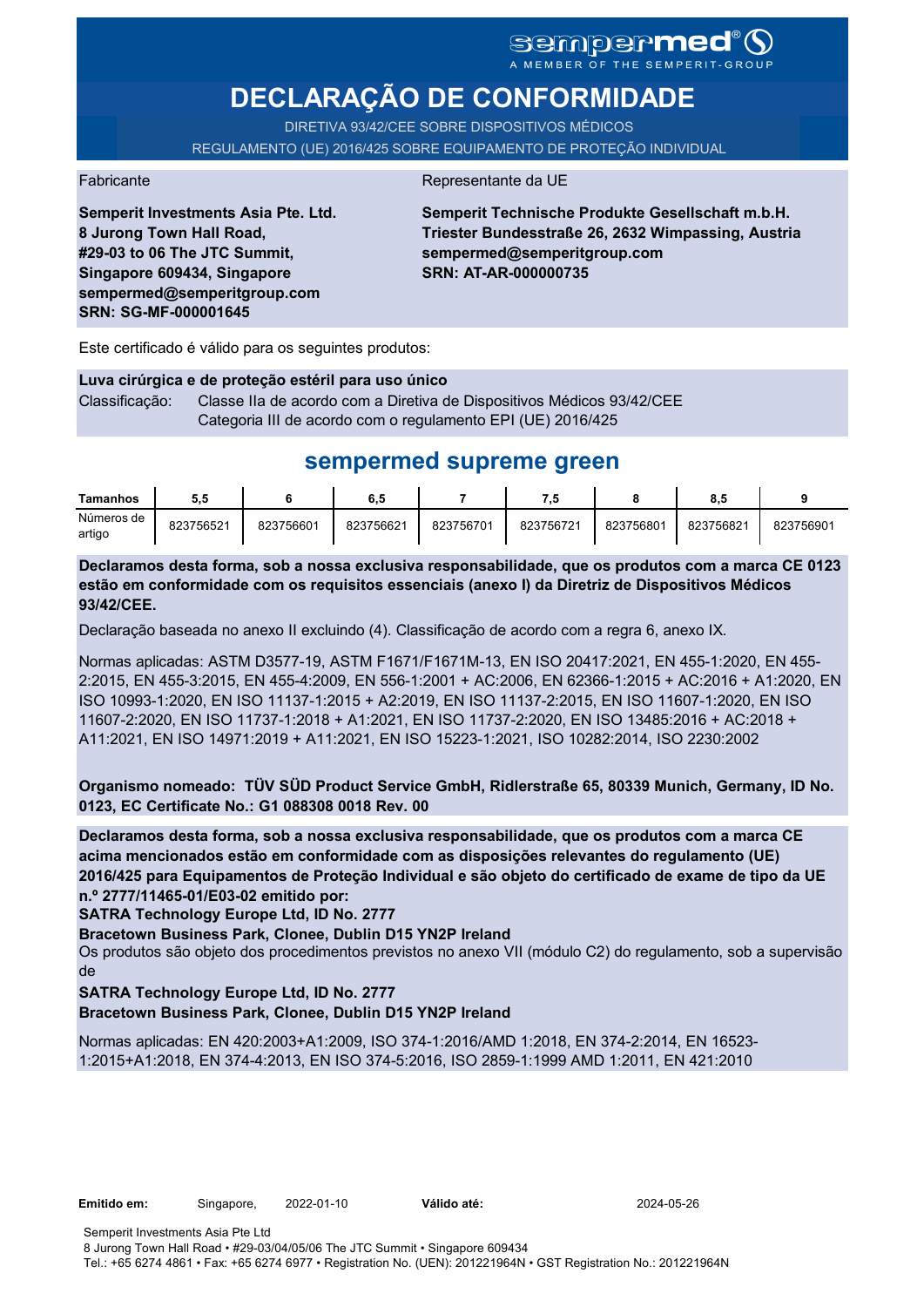# **DEKLARATON OM ÖVERENSSTÄMMELSE**

DIREkTIV 93/42/EEC MEDICINTEKNISKA PRODUKTER EU-FÖRORDNING 2016/425 FÖR PERSONLIG SKYDDSUTRUSTNING

**Semperit Investments Asia Pte. Ltd. 8 Jurong Town Hall Road, #29-03 to 06 The JTC Summit, Singapore 609434, Singapore sempermed@semperitgroup.com SRN: SG-MF-000001645**

#### Tillverkare Behörig representant hos EU

**Semperit Technische Produkte Gesellschaft m.b.H. Triester Bundesstraße 26, 2632 Wimpassing, Austria sempermed@semperitgroup.com SRN: AT-AR-000000735**

Detta certifikat gäller följande produkt:

### **Steril kirurgi- ioch skyddshandske för engångsanvändning**  Klassificering: Klass Ia enlligt EU-direktiv för medicintek-niska produkter (MD) 93/42/EEC Kategori III enligt EU-förordning för personlig skyddsutrustning (PPE) 2016/425

## **sempermed supreme green**

| <b>Storlekar</b> | J.J       |           | 6.5       |           |           |           | o.c       |           |
|------------------|-----------|-----------|-----------|-----------|-----------|-----------|-----------|-----------|
| Artikelnummer    | 823756521 | 823756601 | 823756621 | 823756701 | 823756721 | 823756801 | 823756821 | 823756901 |

**Vi förklarar härmed under eget exklusivt ansvar att ovan beskrivna, CE 0123-markerade produkt stämmer överens med erforderliga krav (Bilaga I) i direktivet för medicinska produkter 93/42/EEC.**

Deklaration enligt Bilaga II, (4) undantagen. Klassifiering enligt 6, Bilaga IX.

Tillämpade standarder: ASTM D3577-19, ASTM F1671/F1671M-13, EN ISO 20417:2021, EN 455-1:2020, EN 455- 2:2015, EN 455-3:2015, EN 455-4:2009, EN 556-1:2001 + AC:2006, EN 62366-1:2015 + AC:2016 + A1:2020, EN ISO 10993-1:2020, EN ISO 11137-1:2015 + A2:2019, EN ISO 11137-2:2015, EN ISO 11607-1:2020, EN ISO 11607- 2:2020, EN ISO 11737-1:2018 + A1:2021, EN ISO 11737-2:2020, EN ISO 13485:2016 + AC:2018 + A11:2021, EN ISO 14971:2019 + A11:2021, EN ISO 15223-1:2021, ISO 10282:2014, ISO 2230:2002

**Angiven myndighet: TÜV SÜD Product Service GmbH, Ridlerstraße 65, 80339 Munich, Germany, ID No. 0123, EC Certificate No.: G1 088308 0018 Rev. 00** 

**Vi förklarar härmed under eget exklusivt ansvar att ovan beskrivna, CE-markerade produkt stämmer överens med tillämpliga bestämmelser i EU-förordningen 2016/425 för personlig skyddsutrustning och är identisk med den personliga skyddsutrustning som anges i EU-certifikat för typgranskning nummer2777/11465-01/E03-02 daterad av:**

**SATRA Technology Europe Ltd, ID No. 2777**

**Bracetown Business Park, Clonee, Dublin D15 YN2P Ireland**

och är föremål för den procedur som beskrivs i Bilaga VII (Modul C2) till EU-förordningen 2016/425 under the supervision of under uppsikt av

### **SATRA Technology Europe Ltd, ID No. 2777**

### **Bracetown Business Park, Clonee, Dublin D15 YN2P Ireland**

Tillämpade standarder: EN 420:2003+A1:2009, ISO 374-1:2016/AMD 1:2018, EN 374-2:2014, EN 16523- 1:2015+A1:2018, EN 374-4:2013, EN ISO 374-5:2016, ISO 2859-1:1999 AMD 1:2011, EN 421:2010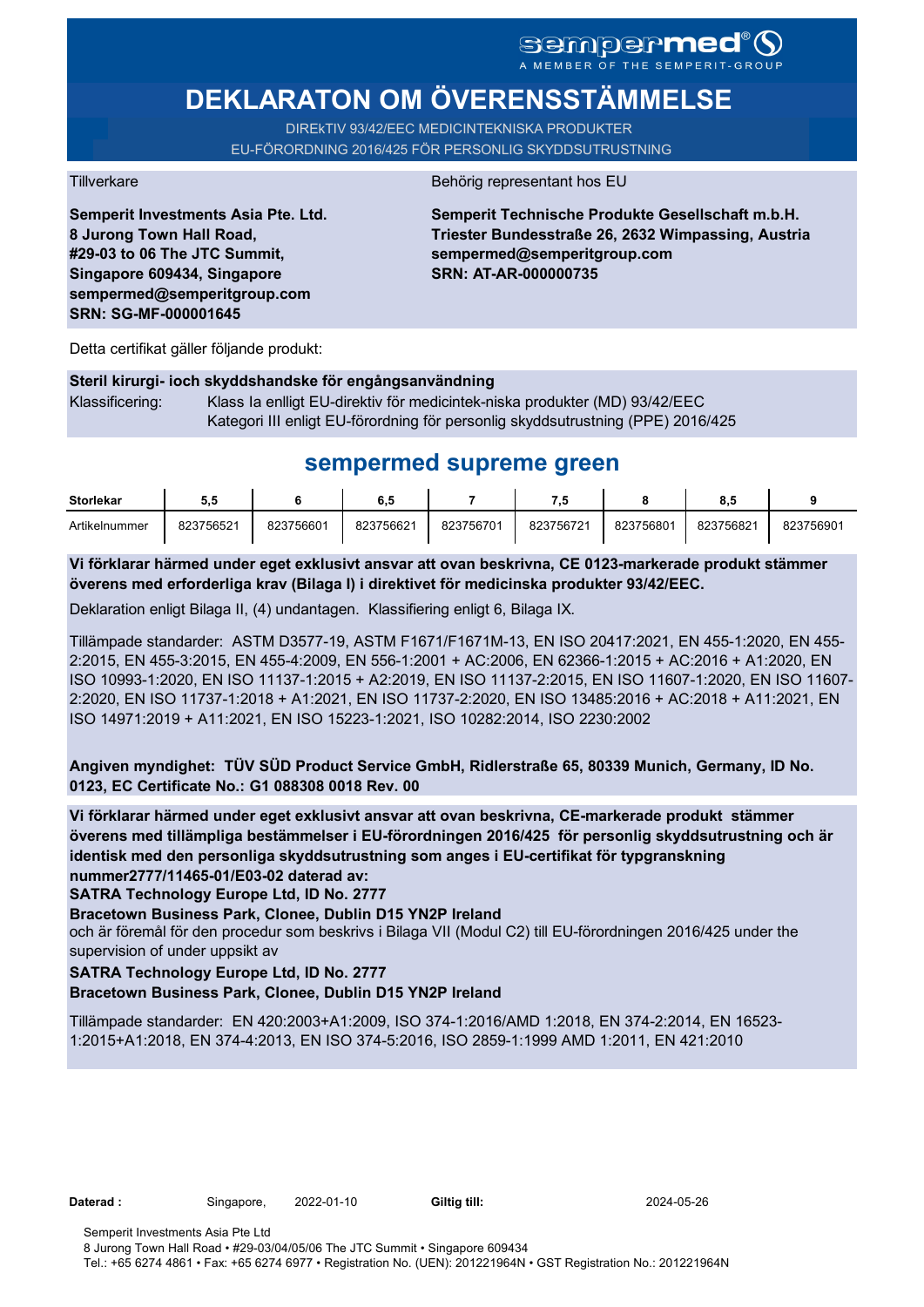# **KONFORMITETSERKLÆRING**

DIREKTIV 93/42/EØF OM MEDICINSK UDSTYR FORORDNING (EU) 2016/425 FOR PERSONLIGE VÆRNEMIDLER

### Producent EU-befuldmægtigede

**Semperit Investments Asia Pte. Ltd. 8 Jurong Town Hall Road, #29-03 to 06 The JTC Summit, Singapore 609434, Singapore sempermed@semperitgroup.com SRN: SG-MF-000001645**

**Semperit Technische Produkte Gesellschaft m.b.H. Triester Bundesstraße 26, 2632 Wimpassing, Austria sempermed@semperitgroup.com SRN: AT-AR-000000735**

Dette certifikat er gyldigt for følgende produkter:

### **Steril operations- og beskyttelseshandske til engangsbrug** Klassificering: Klasse IIa jævnfør 93/42/EØF-retningslinjerne for medicinsk udstyr Kategori III jævnfør PVM-forordningen (EU) 2016/425

# **sempermed supreme green**

| <b>Størrelser</b> | J.J       |           | ხ. ე      |           |           |           | о         |           |
|-------------------|-----------|-----------|-----------|-----------|-----------|-----------|-----------|-----------|
| Artikelnumre      | 823756521 | 823756601 | 823756621 | 823756701 | 823756721 | 823756801 | 823756821 | 823756901 |

**Vi bekræfter hermed under fuldt ansvar, at de ovenfor nævnte CE 0123-mærkede produkter stemmer overens med med de grundliggende krav (bilag I) i retningslinjerne for medicinsk udstyr 93/42/EØF.**

Forklaring baseret på bilag II exklusiv (4). Klassificering jævnfør regel 6, bilag IX.

Anvendte standarder: ASTM D3577-19, ASTM F1671/F1671M-13, EN ISO 20417:2021, EN 455-1:2020, EN 455- 2:2015, EN 455-3:2015, EN 455-4:2009, EN 556-1:2001 + AC:2006, EN 62366-1:2015 + AC:2016 + A1:2020, EN ISO 10993-1:2020, EN ISO 11137-1:2015 + A2:2019, EN ISO 11137-2:2015, EN ISO 11607-1:2020, EN ISO 11607-2:2020, EN ISO 11737-1:2018 + A1:2021, EN ISO 11737-2:2020, EN ISO 13485:2016 + AC:2018 + A11:2021, EN ISO 14971:2019 + A11:2021, EN ISO 15223-1:2021, ISO 10282:2014, ISO 2230:2002

**Det nævnte sted: TÜV SÜD Product Service GmbH, Ridlerstraße 65, 80339 Munich, Germany, ID No. 0123, EC Certificate No.: G1 088308 0018 Rev. 00** 

**Vi bekræfter hermed under fuldt ansvar, at de ovenfor nævnte CE-mærkede produkter stemmer overens med med de afgørende bestemmelser i forordningen (EU) 2016/425 for personlige værnemidler, og er genstand for EU-certificering af typeafprøvning nr.2777/11465-01/E03-02 udstedt gennem:**

### **SATRA Technology Europe Ltd, ID No. 2777**

**Bracetown Business Park, Clonee, Dublin D15 YN2P Ireland**

Produkterne er genstand for procedurer jævnfør VII (modul C2) i forordningen med opsyn af

#### **SATRA Technology Europe Ltd, ID No. 2777**

**Bracetown Business Park, Clonee, Dublin D15 YN2P Ireland**

Anvendte standarder: EN 420:2003+A1:2009, ISO 374-1:2016/AMD 1:2018, EN 374-2:2014, EN 16523- 1:2015+A1:2018, EN 374-4:2013, EN ISO 374-5:2016, ISO 2859-1:1999 AMD 1:2011, EN 421:2010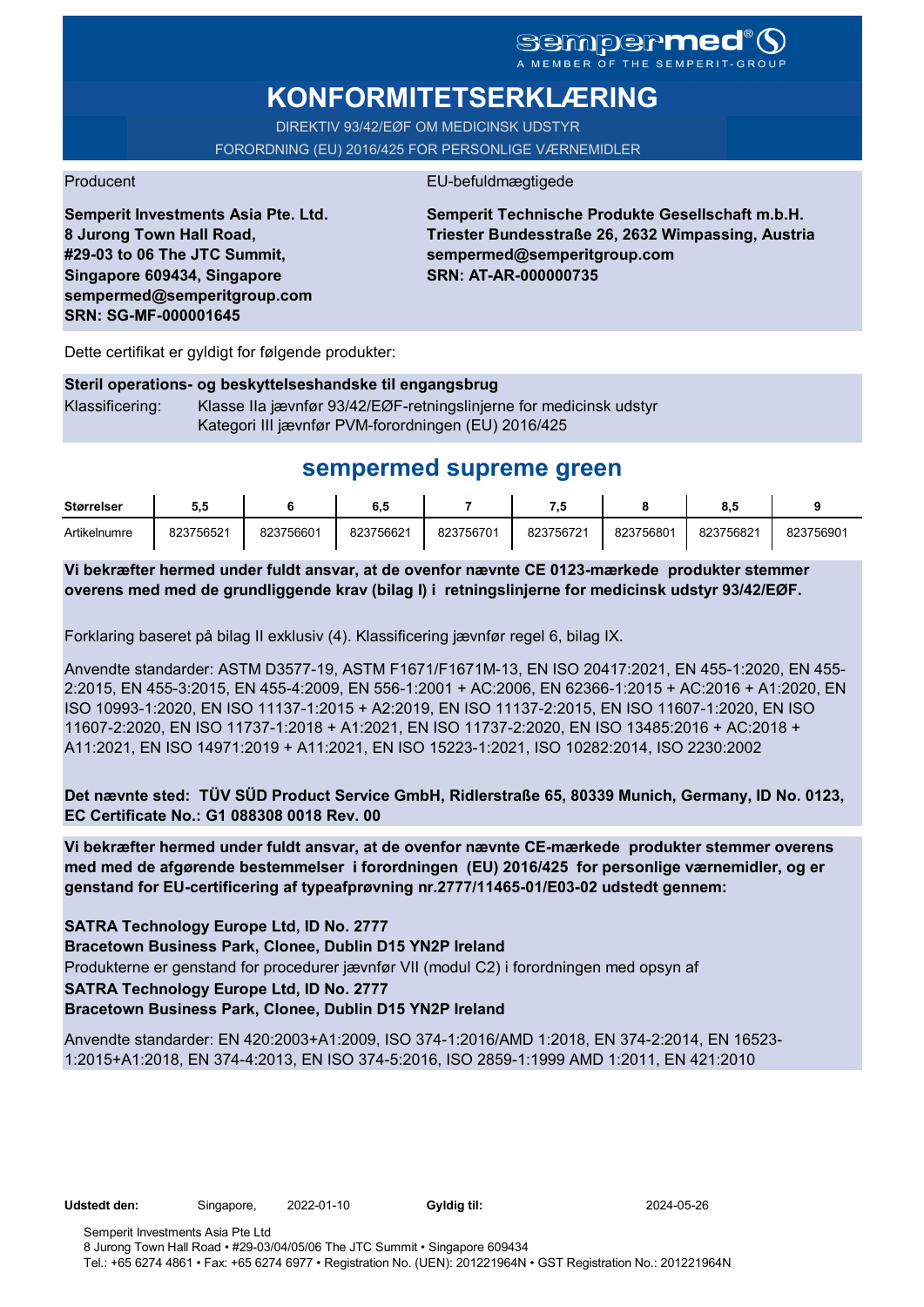# **KONFORMITETSERKLÆRING**

DIREKTIV FOR MEDISINSK UTSTYR 93/42/EØS FORORDNING (EU) NR. 2016/425 OM PERSONLIG VERNEUTSTYR

#### Produsent Autorisert representant i EU

**Semperit Investments Asia Pte. Ltd. 8 Jurong Town Hall Road, #29-03 to 06 The JTC Summit, Singapore 609434, Singapore sempermed@semperitgroup.com SRN: SG-MF-000001645**

**Semperit Technische Produkte Gesellschaft m.b.H. Triester Bundesstraße 26, 2632 Wimpassing, Austria sempermed@semperitgroup.com SRN: AT-AR-000000735**

Dette sertifikatet er gyldig for følgende produkter:

#### **Steril operasjons- og beskyttelseshanske for engangsbruk**

Klassifisering: Klasse IIa i henhold til Direktiv for medisinsk utstyr 93/42/EØS Kategori III i henhold til PVU-forordningen (EU) nr. 2016/425

## **sempermed supreme green**

| <b>Størrelser</b> | ວ.ວ       |           | 6.5       |           | - 7       |           | o.c       |           |
|-------------------|-----------|-----------|-----------|-----------|-----------|-----------|-----------|-----------|
| Artikkelnumre     | 823756521 | 823756601 | 823756621 | 823756701 | 823756721 | 823756801 | 823756821 | 823756901 |

#### **Vi erklærer herved under eneansvar at det CE 0123-merkede produktet oppfyller de grunnleggende kravene (Vedlegg I) i Direktivet for medisinsk utstyr 93/42/EØS.**

Erklæring basert på Vedlegg II unntatt (4). Klassifisering i henhold til Regel nr. 6, Vedlegg IX.

Relevante standarder: ASTM D3577-19, ASTM F1671/F1671M-13, EN ISO 20417:2021, EN 455-1:2020, EN 455- 2:2015, EN 455-3:2015, EN 455-4:2009, EN 556-1:2001 + AC:2006, EN 62366-1:2015 + AC:2016 + A1:2020, EN ISO 10993-1:2020, EN ISO 11137-1:2015 + A2:2019, EN ISO 11137-2:2015, EN ISO 11607-1:2020, EN ISO 11607- 2:2020, EN ISO 11737-1:2018 + A1:2021, EN ISO 11737-2:2020, EN ISO 13485:2016 + AC:2018 + A11:2021, EN ISO 14971:2019 + A11:2021, EN ISO 15223-1:2021, ISO 10282:2014, ISO 2230:2002

**Teknisk kontrollorgan: TÜV SÜD Product Service GmbH, Ridlerstraße 65, 80339 Munich, Germany, ID No. 0123, EC Certificate No.: G1 088308 0018 Rev. 00** 

**Vi erklærer herved under eneansvar at det CE-merkede produktet som er nevnt ovenfor oppfyller de relevante bestemmelsene i Forordning (EU) nr. 2016/425 om personlig verneutstyr og er gjenstand for EUtypeprøvesertifikat nr. 2777/11465-01/E03-02 utstedt av:**

**SATRA Technology Europe Ltd, ID No. 2777**

**Bracetown Business Park, Clonee, Dublin D15 YN2P Ireland**

Produktet er gjenstand for prosedyren som er beskrevet i Vedlegg VII (Modul C2) i Forordning nr. 2016/425 under tilsyn av

#### **SATRA Technology Europe Ltd, ID No. 2777**

**Bracetown Business Park, Clonee, Dublin D15 YN2P Ireland**

Relevante standarder: EN 420:2003+A1:2009, ISO 374-1:2016/AMD 1:2018, EN 374-2:2014, EN 16523- 1:2015+A1:2018, EN 374-4:2013, EN ISO 374-5:2016, ISO 2859-1:1999 AMD 1:2011, EN 421:2010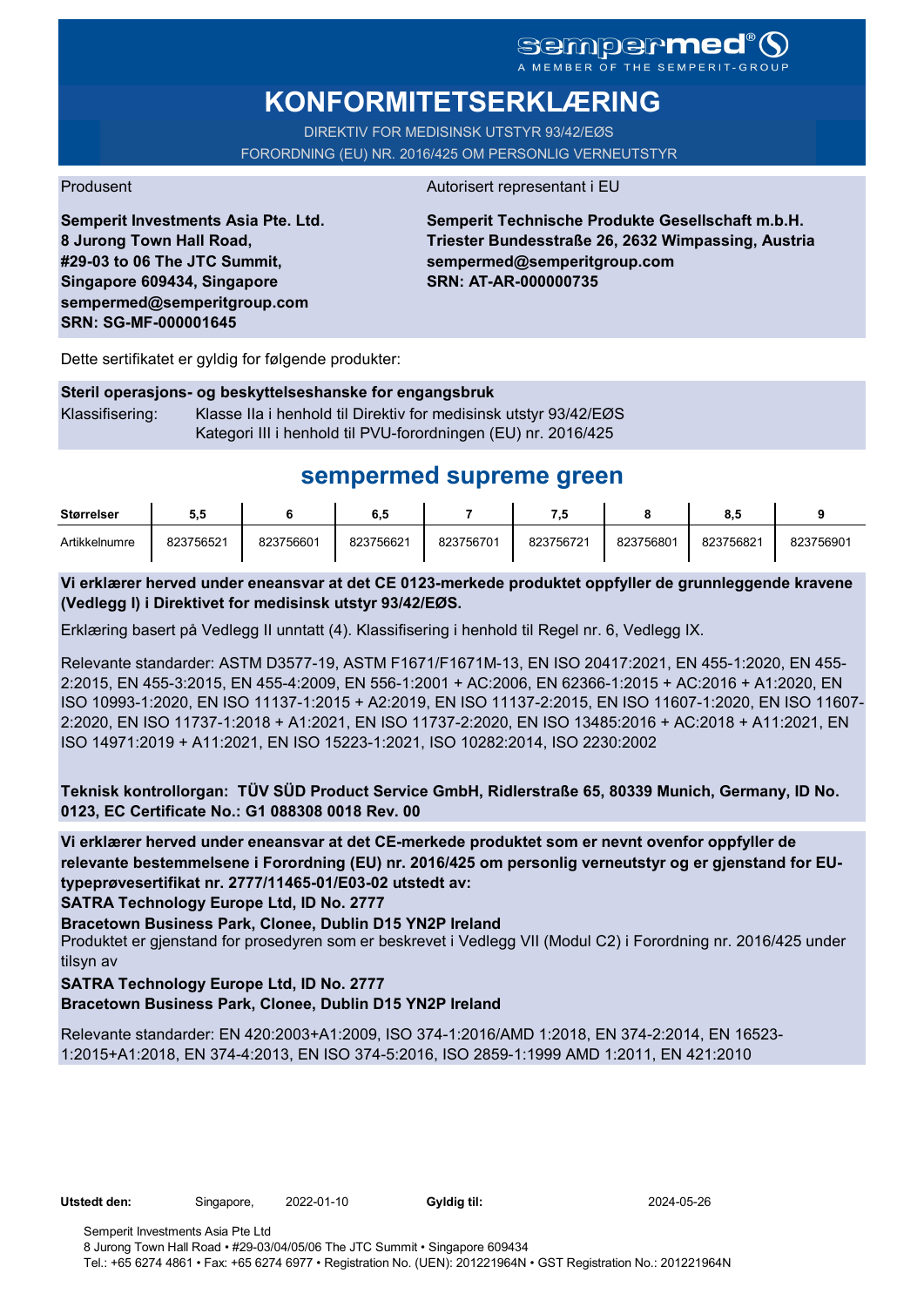# SCMDOCPMCO

# **VAATIMUSTENMUKAISUUSVAKUUTUS**

LÄÄKINNÄLLISIÄ LAITTEITA KOSKEVA DIREKTIIVI 93/42/ETY HENKILÖNSUOJAIMISTA ANNETTU ASETUS (EU) 2016/425

**Semperit Investments Asia Pte. Ltd. 8 Jurong Town Hall Road, #29-03 to 06 The JTC Summit, Singapore 609434, Singapore sempermed@semperitgroup.com SRN: SG-MF-000001645**

#### Valmistaja EU:n valtuutettu edustaja

**Semperit Technische Produkte Gesellschaft m.b.H. Triester Bundesstraße 26, 2632 Wimpassing, Austria sempermed@semperitgroup.com SRN: AT-AR-000000735**

Tämä sertifikaatti koskee seuraavia tuotteita:

#### **Kertakäyttöinen steriili leikkaus- ja suojakäsine**

Luokitus: Luokka IIa lääkinnällisiä laitteita koskevan direktiivin 93/42/ETY mukaisesti Luokka III henkilönsuojaimista annetun asetuksen (EU) 2016/425 mukaisesti

## **sempermed supreme green**

| Koot         | J.v       |           | ο         |           | - 7       |           | ο         |           |
|--------------|-----------|-----------|-----------|-----------|-----------|-----------|-----------|-----------|
| Tuotenumerot | 823756521 | 823756601 | 823756621 | 823756701 | 823756721 | 823756801 | 823756821 | 823756901 |

**Täten vahvistamme yksinomaisella vastuullamme, että CE 0123-merkityt tuotteet vastaavat lääkinnällisiä laitteita koskevan direktiivin 93/42/ETY mukaisia perustavanlaatuisia vaatimuksia (liite I).**

Selvitys perustuu liitteeseen II, lukuun ottamatta (4). Luokittelu liitteen IX, säännön 6 mukaan

Sovelletut standardit: ASTM D3577-19, ASTM F1671/F1671M-13, EN ISO 20417:2021, EN 455-1:2020, EN 455- 2:2015, EN 455-3:2015, EN 455-4:2009, EN 556-1:2001 + AC:2006, EN 62366-1:2015 + AC:2016 + A1:2020, EN ISO 10993-1:2020, EN ISO 11137-1:2015 + A2:2019, EN ISO 11137-2:2015, EN ISO 11607-1:2020, EN ISO 11607- 2:2020, EN ISO 11737-1:2018 + A1:2021, EN ISO 11737-2:2020, EN ISO 13485:2016 + AC:2018 + A11:2021, EN ISO 14971:2019 + A11:2021, EN ISO 15223-1:2021, ISO 10282:2014, ISO 2230:2002

### **Ilmoitettu laitos: TÜV SÜD Product Service GmbH, Ridlerstraße 65, 80339 Munich, Germany, ID No. 0123, EC Certificate No.: G1 088308 0018 Rev. 00**

**Täten vahvistamme yksinomaisella vastuullamme, että yllä mainitut CE-merkityt tuotteet vastaavat henkilönsuojaimista annetun asetuksen (EU) 2016/425 mukaisia perustavanlaatuisia vaatimuksia ja niihin sovelletaan EU:n tyyppitarkastustodistusta nro 2777/11465-01/E03-02 laadittu :**

**SATRA Technology Europe Ltd, ID No. 2777**

**Bracetown Business Park, Clonee, Dublin D15 YN2P Ireland**

Tuotteet ovat asetuksen liitteen VII (moduuli C2) mukaisen menettelyn kohteena, valvonnan suorittaa

**SATRA Technology Europe Ltd, ID No. 2777**

#### **Bracetown Business Park, Clonee, Dublin D15 YN2P Ireland**

Sovelletut standardit: EN 420:2003+A1:2009, ISO 374-1:2016/AMD 1:2018, EN 374-2:2014, EN 16523- 1:2015+A1:2018, EN 374-4:2013, EN ISO 374-5:2016, ISO 2859-1:1999 AMD 1:2011, EN 421:2010

**Laadittu :** Singapore, 2022-01-10 **Voimassa (asti):** 2024-05-26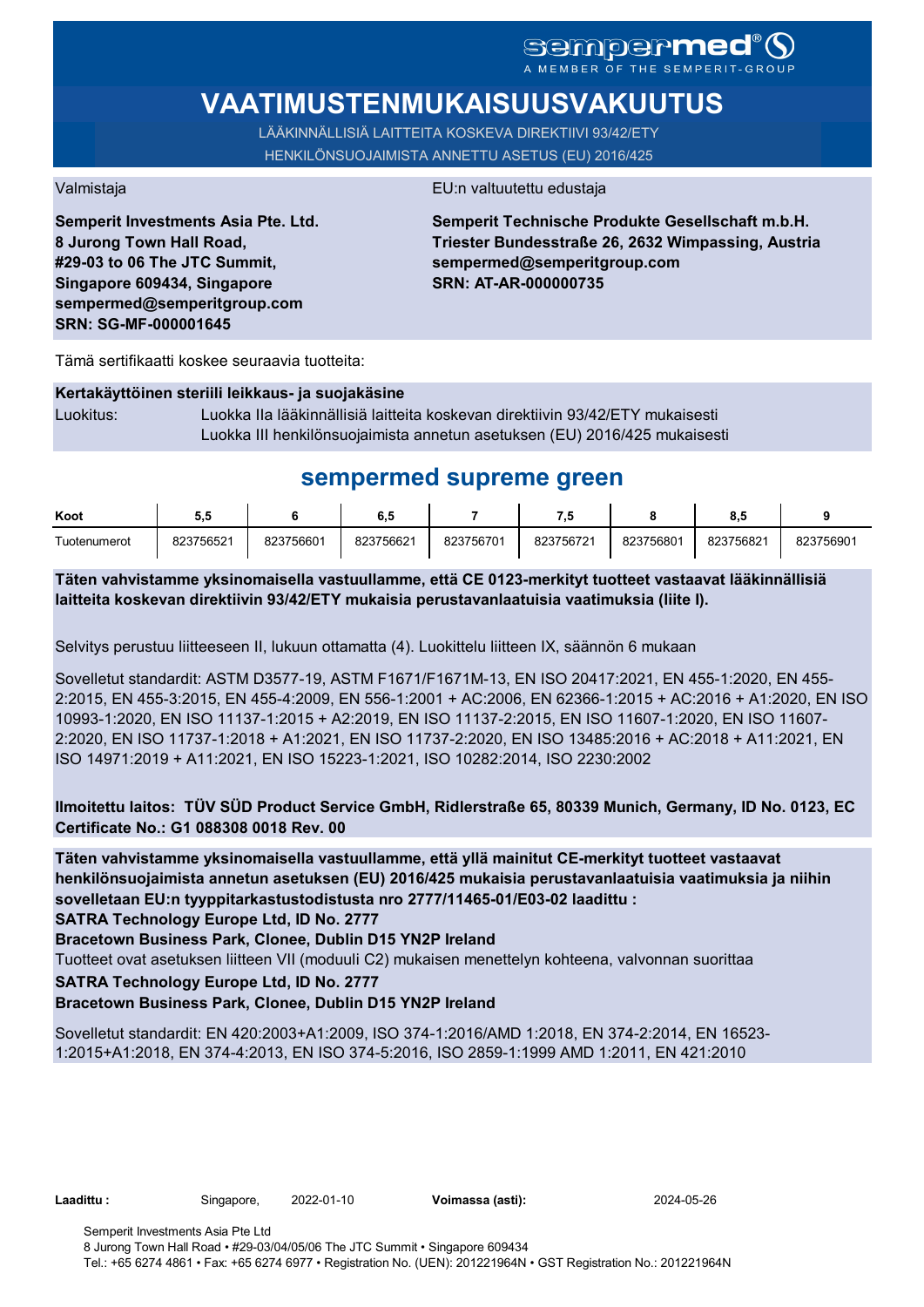# **ATITIKTIES DEKLARACIJA**

DIREKTYVA DĖL MEDICINOS PRIETAISŲ 93/42/EEB REGLAMENTAS (ES) 2016/425 DĖL ASMENINIŲ APSAUGOS PRIEMONIŲ

Gamintojas **ES** įgaliotas asmuo

**Semperit Investments Asia Pte. Ltd. 8 Jurong Town Hall Road, #29-03 to 06 The JTC Summit, Singapore 609434, Singapore sempermed@semperitgroup.com SRN: SG-MF-000001645**

**Semperit Technische Produkte Gesellschaft m.b.H. Triester Bundesstraße 26, 2632 Wimpassing, Austria sempermed@semperitgroup.com SRN: AT-AR-000000735**

Šis sertifikatas galioja toliau nurodytiems produktams:

|                | Sterilios vienkartinio naudojimo operacinės ir apsauginės pirštinės            |
|----------------|--------------------------------------------------------------------------------|
| Klasifikacija: | Ila klasė pagal direktyvą dėl medicinos prietaisų 93/42/EEB                    |
|                | III kategorija pagal reglamentą (ES) 2016/425 dėl asmeninių apsaugos priemonių |

# **sempermed supreme green**

| Dvdžiai            | 5.5       |           | 6.5       |           | 7.5       |           | o<br>o.a  |           |
|--------------------|-----------|-----------|-----------|-----------|-----------|-----------|-----------|-----------|
| Prekiy<br>numeriai | 823756521 | 823756601 | 823756621 | 823756701 | 823756721 | 823756801 | 823756821 | 823756901 |

**Prisiimdami visą atsakomybę šiuo dokumentu patvirtiname, kad CE 0123 paženklinti produktai atitinka svarbiausius direktyvos dėl medicinos prietaisų 93/42/EEB reikalavimus (I priedas).**

Paaiškinimas remiasi tik II priedu (4). Klasifikacija pagal IX priedo 6 taisyklę.

Taikomi standartai: ASTM D3577-19, ASTM F1671/F1671M-13, EN ISO 20417:2021, EN 455-1:2020, EN 455- 2:2015, EN 455-3:2015, EN 455-4:2009, EN 556-1:2001 + AC:2006, EN 62366-1:2015 + AC:2016 + A1:2020, EN ISO 10993-1:2020, EN ISO 11137-1:2015 + A2:2019, EN ISO 11137-2:2015, EN ISO 11607-1:2020, EN ISO 11607-2:2020, EN ISO 11737-1:2018 + A1:2021, EN ISO 11737-2:2020, EN ISO 13485:2016 + AC:2018 + A11:2021, EN ISO 14971:2019 + A11:2021, EN ISO 15223-1:2021, ISO 10282:2014, ISO 2230:2002

**Notifikuotoji įstaiga: TÜV SÜD Product Service GmbH, Ridlerstraße 65, 80339 Munich, Germany, ID No. 0123, EC Certificate No.: G1 088308 0018 Rev. 00** 

**Prisiimdami visą atsakomybę, šiuo dokumentu patvirtiname, kad anksčiau paminėti CE paženklinti produktai atitinka svarbiausius direktyvos dėl asmeninių apsaugos priemonių (ES) 2016/425 reikalavimus ir yra ES tipo tyrimo sertifikato Nr. objektas. 2777/11465-01/E03-02 išduota :**

**SATRA Technology Europe Ltd, ID No. 2777**

**Bracetown Business Park, Clonee, Dublin D15 YN2P Ireland**

Produktai yra metodo objektas pagal direktyvos VII priedą (modulis C2) prižiūrint

**SATRA Technology Europe Ltd, ID No. 2777**

### **Bracetown Business Park, Clonee, Dublin D15 YN2P Ireland**

Taikomi standartai: EN 420:2003+A1:2009, ISO 374-1:2016/AMD 1:2018, EN 374-2:2014, EN 16523- 1:2015+A1:2018, EN 374-4:2013, EN ISO 374-5:2016, ISO 2859-1:1999 AMD 1:2011, EN 421:2010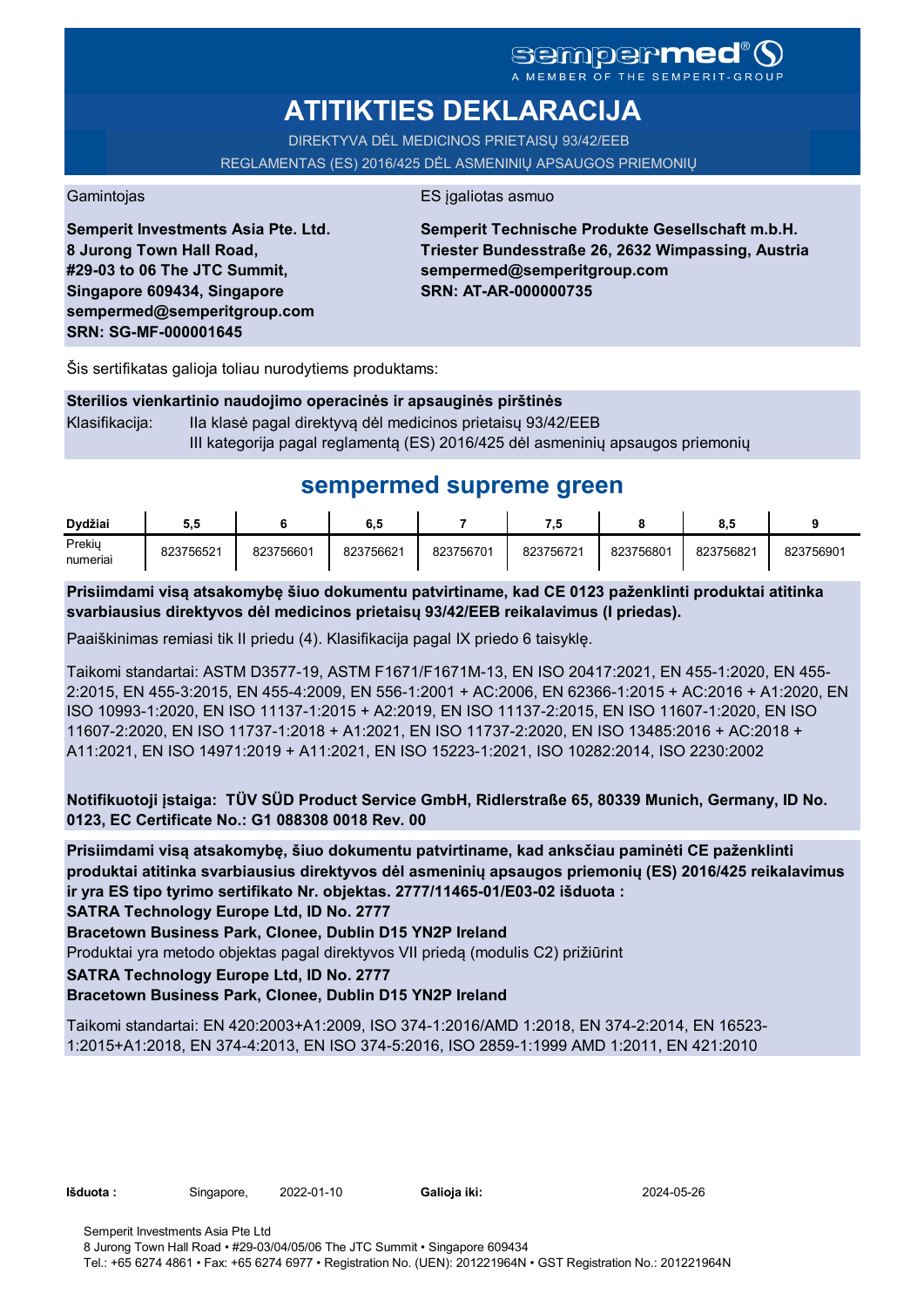# **ATBILSTĪBAS DEKLARĀCIJA**

MEDICĪNAS IERĪČU DIREKTĪVA 93/42/EEK

REGULA (ES) 2016/425 PAR INDIVIDUĀLAJIEM AIZSARDZĪBAS LĪDZEKĻIEM

Likumīgais ražotājs **Pilnvarotais pārstāvis ES** 

**Semperit Investments Asia Pte. Ltd. 8 Jurong Town Hall Road, #29-03 to 06 The JTC Summit, Singapore 609434, Singapore sempermed@semperitgroup.com SRN: SG-MF-000001645**

**Semperit Technische Produkte Gesellschaft m.b.H. Triester Bundesstraße 26, 2632 Wimpassing, Austria sempermed@semperitgroup.com SRN: AT-AR-000000735**

Šis sertifikāts ir derīgs šādam produktam:

#### **Sterili ķirurģiskie aizsargcimdi vienreizējai lietošanai**

Klasifikācija: IIa klase saskaņā ar medicīnas ierīču direktīvu 93/42/EEK III kategorija saskaņā ar IAL Regulu (ES) 2016/425

## **sempermed supreme green**

| Izmēri   | 5.5       |           | ο. c      |           | 7.L       |           | $\bullet$<br>o.a |           |
|----------|-----------|-----------|-----------|-----------|-----------|-----------|------------------|-----------|
| Artikula | 823756521 | 823756601 | 823756621 | 823756701 | 823756721 | 823756801 | 823756821        | 823756901 |
| numurs   |           |           |           |           |           |           |                  |           |

**Ar šo mēs apliecinām, ka iepriekš aprakstītais produkts ar CE 0123 marķējumu atbilst medicīnas ierīču 93/42/EEK direktīvas pamatprasībām (I pielikums).**

Deklarācija, pamatojoties uz II pielikumu, izņemot (4). Klasifikācija saskaņā ar IX pielikuma 6. noteikumu.

Piemērotie standarti: ASTM D3577-19, ASTM F1671/F1671M-13, EN ISO 20417:2021, EN 455-1:2020, EN 455- 2:2015, EN 455-3:2015, EN 455-4:2009, EN 556-1:2001 + AC:2006, EN 62366-1:2015 + AC:2016 + A1:2020, EN ISO 10993-1:2020, EN ISO 11137-1:2015 + A2:2019, EN ISO 11137-2:2015, EN ISO 11607-1:2020, EN ISO 11607-2:2020, EN ISO 11737-1:2018 + A1:2021, EN ISO 11737-2:2020, EN ISO 13485:2016 + AC:2018 + A11:2021, EN ISO 14971:2019 + A11:2021, EN ISO 15223-1:2021, ISO 10282:2014, ISO 2230:2002

**Pilnvarotā iestāde: TÜV SÜD Product Service GmbH, Ridlerstraße 65, 80339 Munich, Germany, ID No. 0123, EC Certificate No.: G1 088308 0018 Rev. 00** 

**Ar šo mēs apliecinām, ka iepriekš aprakstītais produkts ar CE marķējumu atbilst Regulas (ES) 2016/425 par individuālajiem aizsardzības līdzekļiem piemērojamajiem noteikumiem un ir identisks individuālajiem aizsardzības līdzekļiem, uz kuriem attiecas ES tipa pārbaudes sertifikāts Nr. 2777/11465-01/E03-02 izdots :**

**SATRA Technology Europe Ltd, ID No. 2777**

**Bracetown Business Park, Clonee, Dublin D15 YN2P Ireland**

un uz to attiecas Regulas (ES) 2016/425 VII pielikumā (C2 modulis) noteiktā procedūra

#### **SATRA Technology Europe Ltd, ID No. 2777**

#### **Bracetown Business Park, Clonee, Dublin D15 YN2P Ireland**

Piemērotie standarti: EN 420:2003+A1:2009, ISO 374-1:2016/AMD 1:2018, EN 374-2:2014, EN 16523- 1:2015+A1:2018, EN 374-4:2013, EN ISO 374-5:2016, ISO 2859-1:1999 AMD 1:2011, EN 421:2010

**Izdots :** Singapore, 2022-01-10 **Derīgs līdz:** 2024-05-26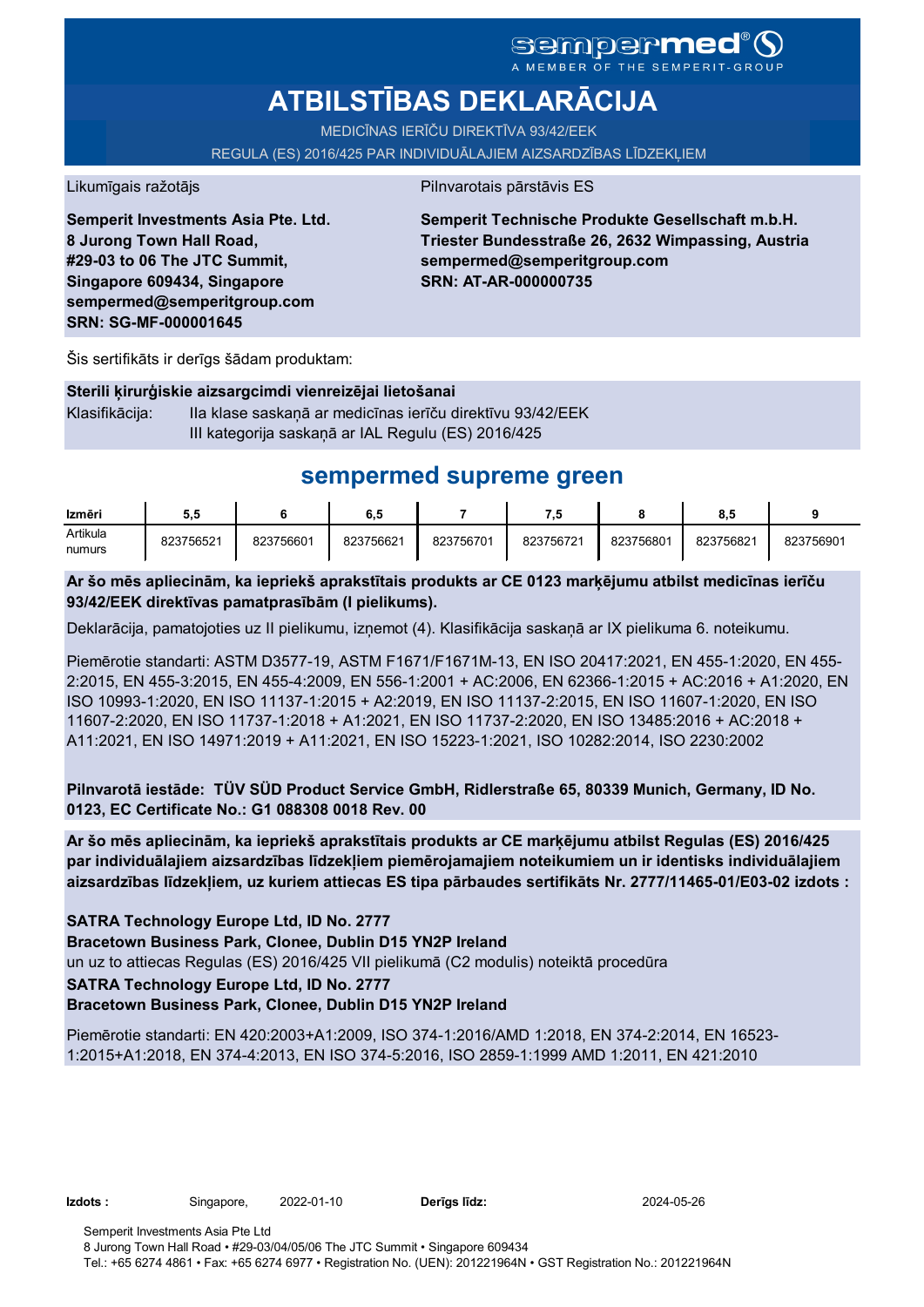# **VASTAVUSDEKLARATSIOON**

MEDITSIINITOODETE DIREKTIIV 93/42/EMÜ ISIKUKAITSEVAHENDITE MÄÄRUS (EL) 2016/425

Tootja Volitatud esindaja EL-is

**Semperit Investments Asia Pte. Ltd. 8 Jurong Town Hall Road, #29-03 to 06 The JTC Summit, Singapore 609434, Singapore sempermed@semperitgroup.com SRN: SG-MF-000001645**

**Semperit Technische Produkte Gesellschaft m.b.H. Triester Bundesstraße 26, 2632 Wimpassing, Austria sempermed@semperitgroup.com SRN: AT-AR-000000735**

See sertifikaat kehtib järgmistele toodetele:

#### **Steriilne operatsiooni- ja kaitsekinnas ühekordseks kasutuseks**

Klassifikatsioon: IIa klass kooskõlas meditsiinitoodete direktiiviga 93/42/EMÜ III kategooria kooskõlas isikukaitsevahendite määrusega (EL) 2016/425

# **sempermed supreme green**

| <b>Suurused</b> | ວ.ວ       |           | 6,5       |           | $\cdot$   |           | o.a       |           |
|-----------------|-----------|-----------|-----------|-----------|-----------|-----------|-----------|-----------|
| Tootenumbrid    | 823756521 | 823756601 | 823756621 | 823756701 | 823756721 | 823756801 | 823756821 | 823756901 |

### **Kinnitame oma ainuvastutusel, et CE 0123-märgisega tooted on kooskõlas meditsiinitoodete direktiivi 93/42/EMÜ peamiste nõuetega (I lisa).**

Deklaratsioon põhineb II lisal, välja arvatud punkt 4. Klassifikatsioon kooskõlas IX lisa 6. reegliga.

Kohaldatud normid: ASTM D3577-19, ASTM F1671/F1671M-13, EN ISO 20417:2021, EN 455-1:2020, EN 455- 2:2015, EN 455-3:2015, EN 455-4:2009, EN 556-1:2001 + AC:2006, EN 62366-1:2015 + AC:2016 + A1:2020, EN ISO 10993-1:2020, EN ISO 11137-1:2015 + A2:2019, EN ISO 11137-2:2015, EN ISO 11607-1:2020, EN ISO 11607- 2:2020, EN ISO 11737-1:2018 + A1:2021, EN ISO 11737-2:2020, EN ISO 13485:2016 + AC:2018 + A11:2021, EN ISO 14971:2019 + A11:2021, EN ISO 15223-1:2021, ISO 10282:2014, ISO 2230:2002

**Teavitatud asutus: TÜV SÜD Product Service GmbH, Ridlerstraße 65, 80339 Munich, Germany, ID No. 0123, EC Certificate No.: G1 088308 0018 Rev. 00** 

**Kinnitame oma ainuvastutusel, et eespool nimetatud CE-märgistusega tooted on kooskõlas isikukaitsevahendite määruse (EL) 2016/425 põhisätetega ning on identsed isikukaitsevahenditega, mille kohta on välja antud EÜ tüübihindamistõend nr2777/11465-01/E03-02 välja :**

**SATRA Technology Europe Ltd, ID No. 2777**

**Bracetown Business Park, Clonee, Dublin D15 YN2P Ireland**

Toodetele kohaldub määruse VII lisa (moodul C2) menetlus, mille üle teostab järelevalvet

**SATRA Technology Europe Ltd, ID No. 2777**

### **Bracetown Business Park, Clonee, Dublin D15 YN2P Ireland**

Kohaldatud normid: EN 420:2003+A1:2009, ISO 374-1:2016/AMD 1:2018, EN 374-2:2014, EN 16523- 1:2015+A1:2018, EN 374-4:2013, EN ISO 374-5:2016, ISO 2859-1:1999 AMD 1:2011, EN 421:2010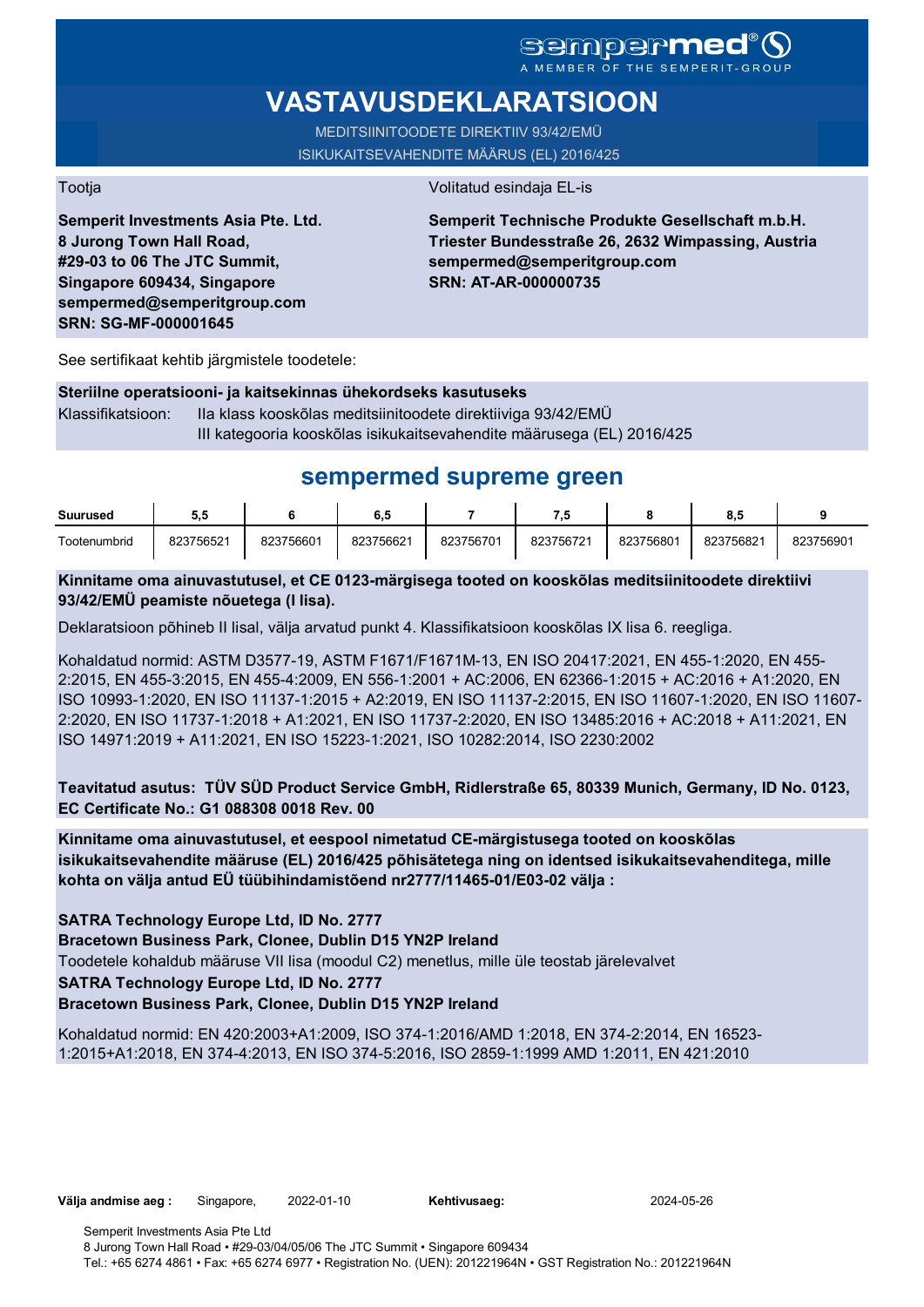# **PROHLÁŠENÍ O SHODĚ**

SMĚRNICE O ZDRAVOTNICKÝCH PROSTŘEDCÍCH 93/42/EHS NAŘÍZENÍ (EU) 2016/425 PRO OSOBNÍ OCHRANNÉ PROSTŘEDKY

#### Výrobce EU zplnomocněný zástupce

**Semperit Investments Asia Pte. Ltd. 8 Jurong Town Hall Road, #29-03 to 06 The JTC Summit, Singapore 609434, Singapore sempermed@semperitgroup.com SRN: SG-MF-000001645**

**Semperit Technische Produkte Gesellschaft m.b.H. Triester Bundesstraße 26, 2632 Wimpassing, Austria sempermed@semperitgroup.com SRN: AT-AR-000000735**

Tento certifikát je platný pro následující produkty:

#### **Sterilní operační a ochranné rukavice pro jednorázové použití**

Klasifikace Třída IIa podle směrnice o zdravotnických prostředcích 93/42/EEC Kategorie III podle nařízení o OOP (EU) 2016/425

## **sempermed supreme green**

| Velikosti         | 5.5       |           | 6.5       |           | 7.5       |           | 8.5       |           |
|-------------------|-----------|-----------|-----------|-----------|-----------|-----------|-----------|-----------|
| Číslo<br>produktu | 823756521 | 823756601 | 823756621 | 823756701 | 823756721 | 823756801 | 823756821 | 823756901 |

**Tímto potvrzujeme s výlučnou odpovědností, že produkty označené CE 0123 souhlasí se základními požadavky (příloha I) směrnice o zdravotnických prostředcích 93/42/EHS.**

Vysvětlení se zakládají na příloze II včetně (4). klasifikace podle pravidla 6, příloha IX.

Použité normy: ASTM D3577-19, ASTM F1671/F1671M-13, EN ISO 20417:2021, EN 455-1:2020, EN 455-2:2015, EN 455-3:2015, EN 455-4:2009, EN 556-1:2001 + AC:2006, EN 62366-1:2015 + AC:2016 + A1:2020, EN ISO 10993-1:2020, EN ISO 11137-1:2015 + A2:2019, EN ISO 11137-2:2015, EN ISO 11607-1:2020, EN ISO 11607- 2:2020, EN ISO 11737-1:2018 + A1:2021, EN ISO 11737-2:2020, EN ISO 13485:2016 + AC:2018 + A11:2021, EN ISO 14971:2019 + A11:2021, EN ISO 15223-1:2021, ISO 10282:2014, ISO 2230:2002

**Uvedená místa: TÜV SÜD Product Service GmbH, Ridlerstraße 65, 80339 Munich, Germany, ID No. 0123, EC Certificate No.: G1 088308 0018 Rev. 00** 

**Tímto potvrzujeme s výlučnou odpovědností, že výše uvedené produkty označené jako CE souhlasí s příslušnými ustanoveními nařízení (EU) 2016/425 pro Osobní ochranné prostředky a jsou předmětem přezkoušení EU č.2777/11465-01/E03-02 vystaveno :**

**SATRA Technology Europe Ltd, ID No. 2777**

**Bracetown Business Park, Clonee, Dublin D15 YN2P Ireland**

Produkty jsou předmětem procesu podle dodatku VII (moduly, C2) nařízení pod dohledem

**SATRA Technology Europe Ltd, ID No. 2777**

**Bracetown Business Park, Clonee, Dublin D15 YN2P Ireland**

Použité normy: EN 420:2003+A1:2009, ISO 374-1:2016/AMD 1:2018, EN 374-2:2014, EN 16523- 1:2015+A1:2018, EN 374-4:2013, EN ISO 374-5:2016, ISO 2859-1:1999 AMD 1:2011, EN 421:2010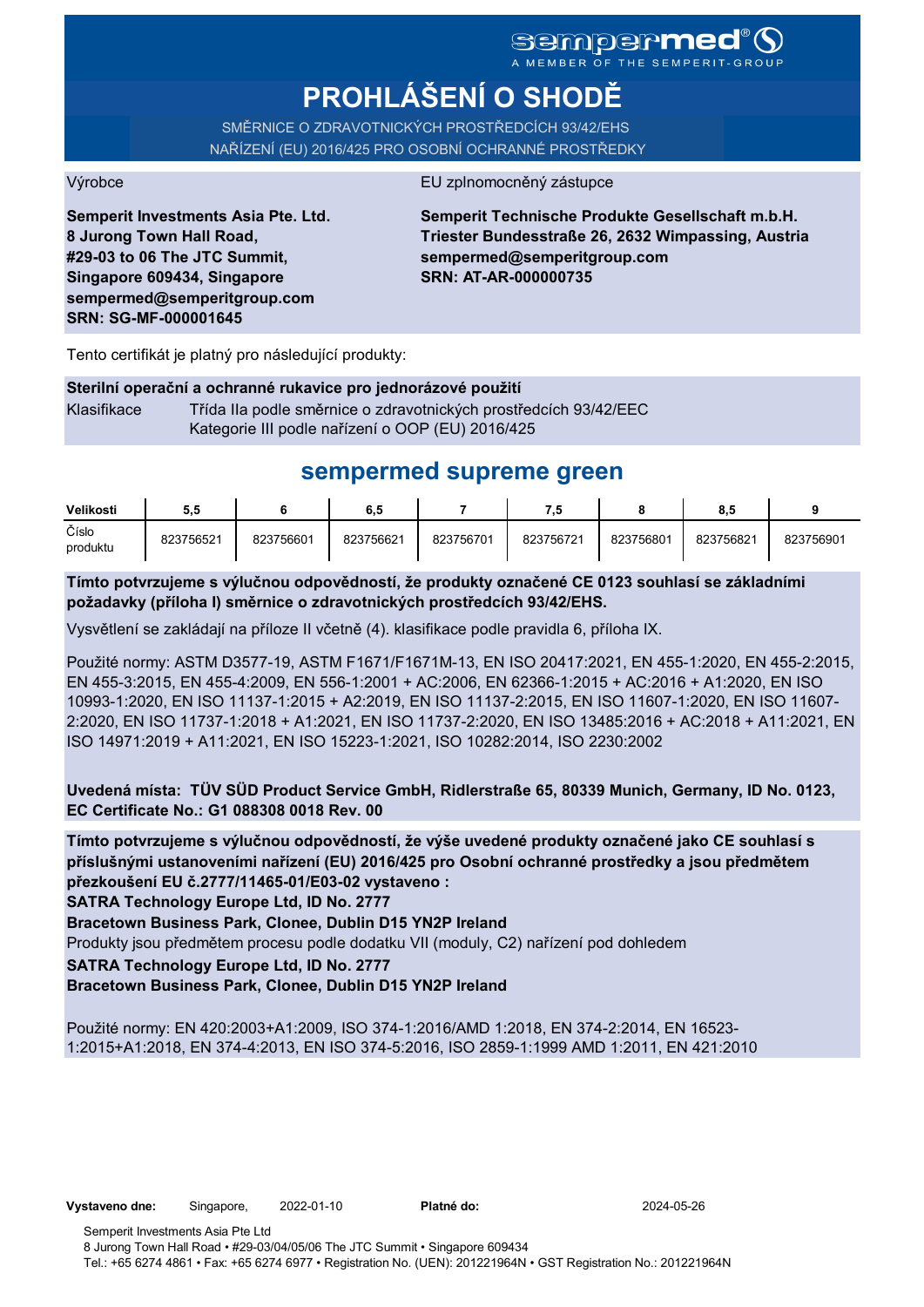# sempermed<sup>®</sup> Q

A MEMBER OF THE SEMPERIT-GROUP

# **VYHLÁSENIE O ZHODE**

SMERNICA 93/42/EHS EURÓPSKEHO PARLAMENTU A RADY o zdravotníckych pomôckach

NARIADENIE EURÓPSKEHO PARLAMENTU A RADY (EÚ) 2016/425 O OSOBNÝCH OCHRANNÝCH **PROSTRIEDKOCH** 

Výrobca Splnomocnenec pre EÚ

**Semperit Investments Asia Pte. Ltd. 8 Jurong Town Hall Road, #29-03 to 06 The JTC Summit, Singapore 609434, Singapore sempermed@semperitgroup.com SRN: SG-MF-000001645**

**Semperit Technische Produkte Gesellschaft m.b.H. Triester Bundesstraße 26, 2632 Wimpassing, Austria sempermed@semperitgroup.com SRN: AT-AR-000000735**

Tento certifikát je platný pre nasledujúce body:

#### **Sterilné operačné a ochranné rukavice na jedno použitie**

Klasifikácia: Trieda IIa podľa smernice 93/42/EHS o zdravotníckych pomôckach Kategória III podľa Nariadenia o osobných ochranných pomôckach (EU) 2016/425

## **sempermed supreme green**

| Veľkosti      | 5.5       |           | 6.5       |           | 7.5       |           |           |           |
|---------------|-----------|-----------|-----------|-----------|-----------|-----------|-----------|-----------|
| Výrobné čísla | 823756521 | 823756601 | 823756621 | 823756701 | 823756721 | 823756801 | 823756821 | 823756901 |

**Týmto vo svojej výhradnej zodpovednosti potvrdzujeme, že výrobky označené symbolom CE 0123 sú v súlade so základnými požiadavkami (Príloha I) Nariadenia 93/42/EHS o zdravotníckych pomôckach.**

Vysvetlenie sa zakladá na prílohe II okrem (4). Klasifikácia podľa Pravidla 6, prílohy IX.

Súvisiace normy: ASTM D3577-19, ASTM F1671/F1671M-13, EN ISO 20417:2021, EN 455-1:2020, EN 455- 2:2015, EN 455-3:2015, EN 455-4:2009, EN 556-1:2001 + AC:2006, EN 62366-1:2015 + AC:2016 + A1:2020, EN ISO 10993-1:2020, EN ISO 11137-1:2015 + A2:2019, EN ISO 11137-2:2015, EN ISO 11607-1:2020, EN ISO 11607-2:2020, EN ISO 11737-1:2018 + A1:2021, EN ISO 11737-2:2020, EN ISO 13485:2016 + AC:2018 + A11:2021, EN ISO 14971:2019 + A11:2021, EN ISO 15223-1:2021, ISO 10282:2014, ISO 2230:2002

**Menovaná pozícia: TÜV SÜD Product Service GmbH, Ridlerstraße 65, 80339 Munich, Germany, ID No. 0123, EC Certificate No.: G1 088308 0018 Rev. 00** 

**Týmto vo svojej výhradnej zodpovednosti potvrdzujeme, že výrobky označené symbolom CE sú v súlade so smerodajnými ustanoveniami Nariadenia (EÚ) 2016/425 o osobných ochranných prostriedkoch a sú predmetom EU - Osvedčenia o typovej skúške č. 2777/11465-01/E03-02 vyhotovené :**

**SATRA Technology Europe Ltd, ID No. 2777**

**Bracetown Business Park, Clonee, Dublin D15 YN2P Ireland**

Výrobky sú predmetom konania podľa dodatku VII (moduly C2) Nariadenia pod dohľadom

**SATRA Technology Europe Ltd, ID No. 2777**

#### **Bracetown Business Park, Clonee, Dublin D15 YN2P Ireland**

Súvisiace normy: EN 420:2003+A1:2009, ISO 374-1:2016/AMD 1:2018, EN 374-2:2014, EN 16523- 1:2015+A1:2018, EN 374-4:2013, EN ISO 374-5:2016, ISO 2859-1:1999 AMD 1:2011, EN 421:2010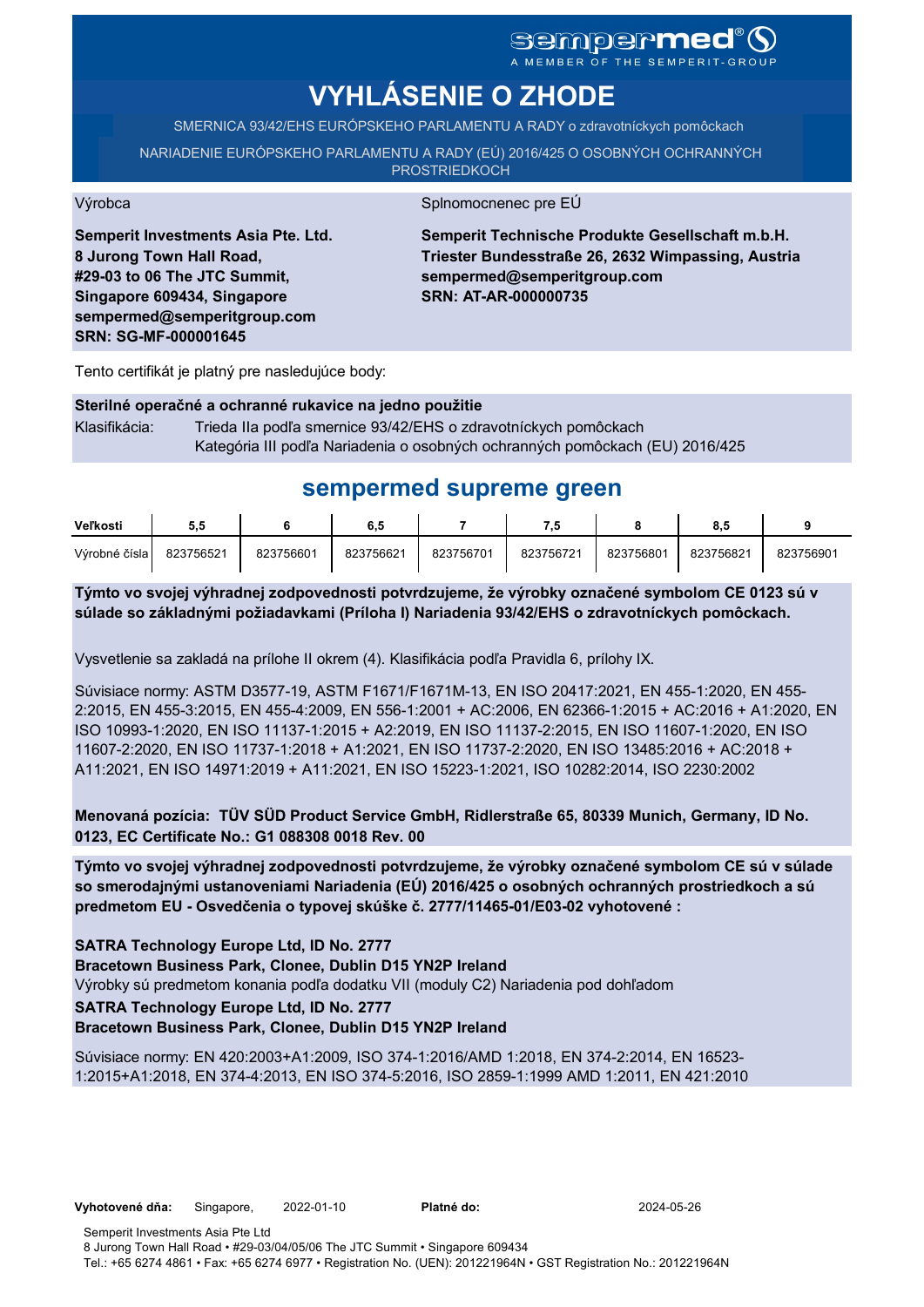# **MEGFELELŐSÉGI NYILATKOZAT**

ORVOSTECHNIKAI ESZKÖZÖKRŐL SZÓLÓ 93/42/EGK IRÁNYELV EGYÉNI VÉDŐESZKÖZÖKRŐL SZÓLÓ 2016/425/EU RENDELET

#### Gyártó EU-meghatalmazott

**Semperit Investments Asia Pte. Ltd. 8 Jurong Town Hall Road, #29-03 to 06 The JTC Summit, Singapore 609434, Singapore sempermed@semperitgroup.com SRN: SG-MF-000001645**

**Semperit Technische Produkte Gesellschaft m.b.H. Triester Bundesstraße 26, 2632 Wimpassing, Austria sempermed@semperitgroup.com SRN: AT-AR-000000735**

Ez a tanúsítvány a következő termékekre érvényes:

#### **Egyszer használatos, steril műtős- és védőkesztyű**

Osztályozás: IIa. osztály az orvostechnikai eszközökről szóló 93/42/EGK irányelv szerint III. kategória az egyéni védőeszközökről szóló 2016/425/EU rendelet szerint

## **sempermed supreme green**

| Méretek    | J.J       |           | 0.C       |           | .         |           |           |           |
|------------|-----------|-----------|-----------|-----------|-----------|-----------|-----------|-----------|
| Cikkszámok | 823756521 | 823756601 | 823756621 | 823756701 | 823756721 | 823756801 | 823756821 | 823756901 |

**Ezennel kizárólagos felelősségünk mellett kijelentjük, hogy a CE 0123 jelzésű termékek megfelelnek az orvostechnikai eszközökről szóló 93/42/EWG irányelv alapvető előírásainak.**

Magyarázat a II. mellékleten alapszik, a 4. bekezdést kivéve Osztályozás a IX. melléklet 6. szabálya szerint

Alkalmazott szabványok: ASTM D3577-19, ASTM F1671/F1671M-13, EN ISO 20417:2021, EN 455-1:2020, EN 455-2:2015, EN 455-3:2015, EN 455-4:2009, EN 556-1:2001 + AC:2006, EN 62366-1:2015 + AC:2016 + A1:2020, EN ISO 10993-1:2020, EN ISO 11137-1:2015 + A2:2019, EN ISO 11137-2:2015, EN ISO 11607-1:2020, EN ISO 11607-2:2020, EN ISO 11737-1:2018 + A1:2021, EN ISO 11737-2:2020, EN ISO 13485:2016 + AC:2018 + A11:2021, EN ISO 14971:2019 + A11:2021, EN ISO 15223-1:2021, ISO 10282:2014, ISO 2230:2002

**Bejelentett szervezet: TÜV SÜD Product Service GmbH, Ridlerstraße 65, 80339 Munich, Germany, ID No. 0123, EC Certificate No.: G1 088308 0018 Rev. 00** 

**SATRA Technology Europe Ltd, ID No. 2777 Ezennel kizárólagos felelősségünk mellett kijelentjük, hogy a fent említett CE jelzésű termékek megfelelnek az egyéni védőeszközökre irányuló 2016/425/EU rendelet vonatkozó előírásainak és vonatkozik rájuk a megfelelő számú EU-típusvizsgálati tanúsítvány 2777/11465-01/E03-02 kelt :**

**Bracetown Business Park, Clonee, Dublin D15 YN2P Ireland**

A termékekre vonatkozik a rendelet VII. melléklete (C2 modul) szerinti eljárás a következő személy felügyelete mellett:

#### **SATRA Technology Europe Ltd, ID No. 2777**

#### **Bracetown Business Park, Clonee, Dublin D15 YN2P Ireland**

Alkalmazott szabványok: EN 420:2003+A1:2009, ISO 374-1:2016/AMD 1:2018, EN 374-2:2014, EN 16523- 1:2015+A1:2018, EN 374-4:2013, EN ISO 374-5:2016, ISO 2859-1:1999 AMD 1:2011, EN 421:2010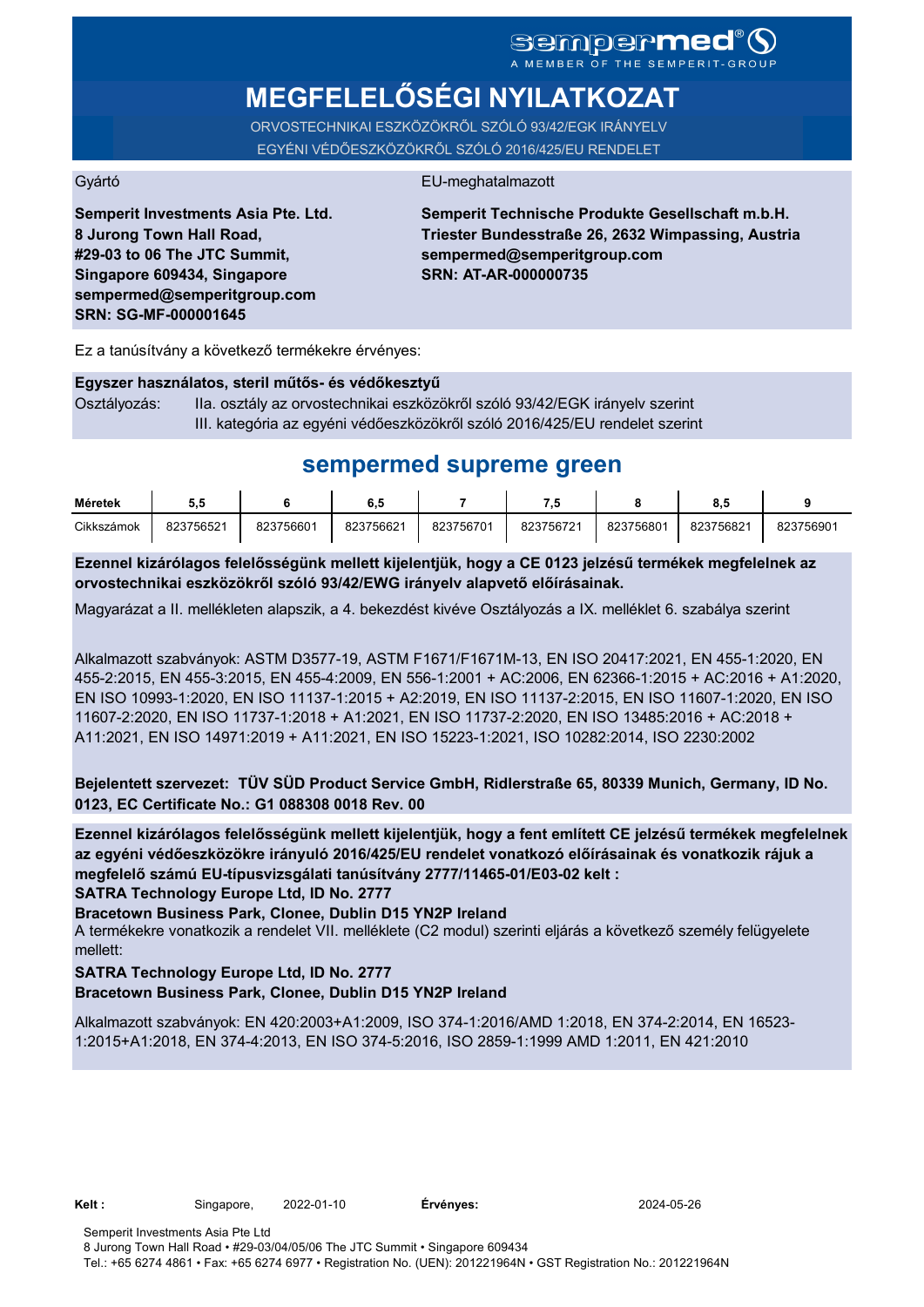A MEMBER OF THE SEMPERIT-GROUP

# **IZJAVA O SKLADNOSTI**

DIREKTIVA O MEDICINSKIH PRIPOMOČKIH 93/42/EGS UREDBA (EU) 2016/425 ZA OSEBNO VAROVALNO OPREMO

Proizvajalec Pooblaščen zastopnik EU

**Semperit Investments Asia Pte. Ltd. 8 Jurong Town Hall Road, #29-03 to 06 The JTC Summit, Singapore 609434, Singapore sempermed@semperitgroup.com SRN: SG-MF-000001645**

**Semperit Technische Produkte Gesellschaft m.b.H. Triester Bundesstraße 26, 2632 Wimpassing, Austria sempermed@semperitgroup.com SRN: AT-AR-000000735**

To potrdilo velja za naslednje izdelke:

#### **Sterilne kirurške in zaščitne rokavice za enkratno uporabo**

Klasifikacija: Razred IIa v skladu z Direktivo o medicinskih pripomočkih 93/42/EGS Kategorija III v skladu z Uredbo OVO (EU) 2016/425

## **sempermed supreme green**

| Velikosti            | υ.,                  |           |           |           |           |           | v.,       |           |
|----------------------|----------------------|-----------|-----------|-----------|-----------|-----------|-----------|-----------|
| Stevilke<br>izdelkov | 375652<br>ററ~<br>DZ. | 823756601 | 823756621 | 823756701 | 823756721 | 823756801 | 823756821 | 823756901 |

**S to izključno odgovornostjo izjavljamo, da so izdelki z oznako CE 0123 v skladu z bistvenimi zahtevami (Priloga I) Direktive za medicinske pripomočke 93/42/EGS.**

Izjava, ki temelji na Prilogi II, razen (4). Razvrstitev v skladu s Pravilom 6, Priloga IX.

Uporabljeni standardi: ASTM D3577-19, ASTM F1671/F1671M-13, EN ISO 20417:2021, EN 455-1:2020, EN 455-2:2015, EN 455-3:2015, EN 455-4:2009, EN 556-1:2001 + AC:2006, EN 62366-1:2015 + AC:2016 + A1:2020, EN ISO 10993-1:2020, EN ISO 11137-1:2015 + A2:2019, EN ISO 11137-2:2015, EN ISO 11607- 1:2020, EN ISO 11607-2:2020, EN ISO 11737-1:2018 + A1:2021, EN ISO 11737-2:2020, EN ISO 13485:2016 + AC:2018 + A11:2021, EN ISO 14971:2019 + A11:2021, EN ISO 15223-1:2021, ISO 10282:2014, ISO 2230:2002

**Priglašeni organ: TÜV SÜD Product Service GmbH, Ridlerstraße 65, 80339 Munich, Germany, ID No. 0123, EC Certificate No.: G1 088308 0018 Rev. 00** 

**S to izključno odgovornostjo izjavljamo, da so zgoraj navedeni izdelki z oznako CE v skladu z bistvenimi zahtevami Uredbe (EU) 2016/425 za osebno varovalno opremo in so predmet certifikata ES o pregledu tipa št. 2777/11465-01/E03-02 izdano :**

**SATRA Technology Europe Ltd, ID No. 2777**

**Bracetown Business Park, Clonee, Dublin D15 YN2P Ireland**

Izdelki so predmet postopka v skladu s Prilogo VII (modul C2) uredbe pod nadzorom

### **SATRA Technology Europe Ltd, ID No. 2777**

#### **Bracetown Business Park, Clonee, Dublin D15 YN2P Ireland**

Uporabljeni standardi: EN 420:2003+A1:2009, ISO 374-1:2016/AMD 1:2018, EN 374-2:2014, EN 16523- 1:2015+A1:2018, EN 374-4:2013, EN ISO 374-5:2016, ISO 2859-1:1999 AMD 1:2011, EN 421:2010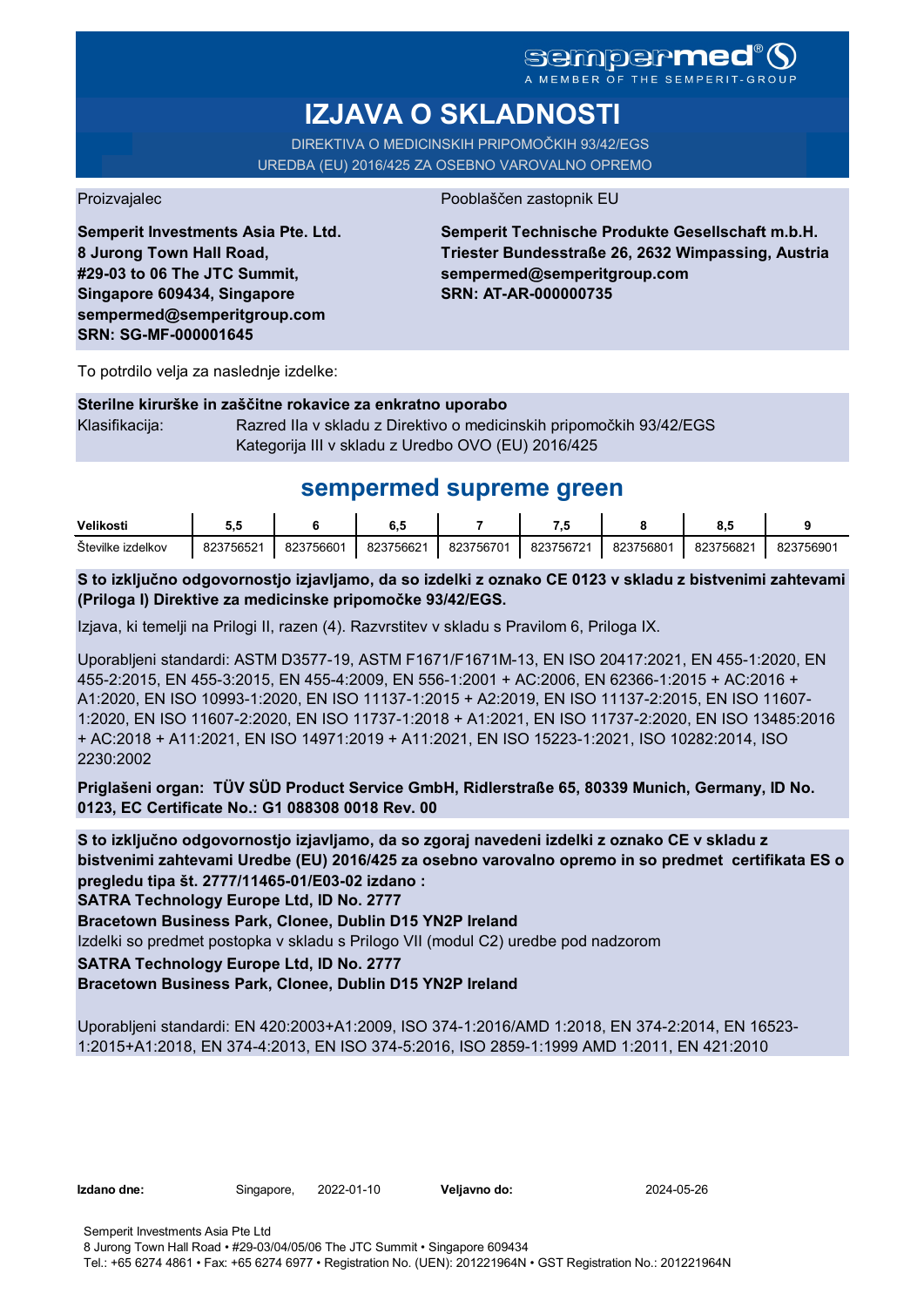# **sempermed**

A MEMBER OF THE

# **IZJAVA O SUKLADNOSTI**

DIREKTIVA O MEDICINSKIM PROIZVODIMA 93/42/EEZ UREDBA (EU) 2016/425 O OSOBNOJ ZAŠTITNOJ OPREMI

Proizvođač **Ovlašteni predstavnik u EU** 

**Semperit Investments Asia Pte. Ltd. 8 Jurong Town Hall Road, #29-03 to 06 The JTC Summit, Singapore 609434, Singapore sempermed@semperitgroup.com SRN: SG-MF-000001645**

**Semperit Technische Produkte Gesellschaft m.b.H. Triester Bundesstraße 26, 2632 Wimpassing, Austria sempermed@semperitgroup.com SRN: AT-AR-000000735**

Ovaj certifikat vrijedi za sljedeće proizvode:

#### **Sterilne kirurške zaštitne rukavice za jednokratnu uporabu**

Klasifikacija: Klasa II.a prema Direktivi o medicinskim proizvodima 93/42/EEZ Kategorija III. prema Uredbi o osobnoj zaštitnoj opremi (EU) 2016/425

## **sempermed supreme green**

| Veličine    | ວ.ວ       |           | $\mathbf{u}$ |           | .         |           | υ.,       |           |
|-------------|-----------|-----------|--------------|-----------|-----------|-----------|-----------|-----------|
| Br. artikla | 823756521 | 823756601 | 823756621    | 823756701 | 823756721 | 823756801 | 823756821 | 823756901 |

**Ovim putem izjavljujemo pod punom odgovornošću da su proizvodi s CE 0123 oznakom sukladni s bitnim zahtjevima (Prilog 1) Direktive o medicinskim proizvodima 93/42/EEZ.**

Izjava se temelji na Prilogu II. ne uključujući (4). Klasifikacija prema pravilu 6, Prilog IX.

Primijenjene norme: ASTM D3577-19, ASTM F1671/F1671M-13, EN ISO 20417:2021, EN 455-1:2020, EN 455- 2:2015, EN 455-3:2015, EN 455-4:2009, EN 556-1:2001 + AC:2006, EN 62366-1:2015 + AC:2016 + A1:2020, EN ISO 10993-1:2020, EN ISO 11137-1:2015 + A2:2019, EN ISO 11137-2:2015, EN ISO 11607-1:2020, EN ISO 11607- 2:2020, EN ISO 11737-1:2018 + A1:2021, EN ISO 11737-2:2020, EN ISO 13485:2016 + AC:2018 + A11:2021, EN ISO 14971:2019 + A11:2021, EN ISO 15223-1:2021, ISO 10282:2014, ISO 2230:2002

**Prijavljeno tijelo: TÜV SÜD Product Service GmbH, Ridlerstraße 65, 80339 Munich, Germany, ID No. 0123, EC Certificate No.: G1 088308 0018 Rev. 00** 

**Ovim putem izjavljujemo pod punom odgovornošću da su prethodno navedeni proizvodi s CE oznakom sukladni s mjerodavnim odredbama Uredbe (EU) 2016/425 o osobnoj zaštitnoj opremi i da su predmet EU certifikata o ispitivanju tipa br.2777/11465-01/E03-02 izdano :**

**SATRA Technology Europe Ltd, ID No. 2777**

**Bracetown Business Park, Clonee, Dublin D15 YN2P Ireland**

Proizvodi podliježu postupku iz Dodatka VII. (modul C2) Uredbe pod nadzorom

**SATRA Technology Europe Ltd, ID No. 2777**

#### **Bracetown Business Park, Clonee, Dublin D15 YN2P Ireland**

Primijenjene norme: EN 420:2003+A1:2009, ISO 374-1:2016/AMD 1:2018, EN 374-2:2014, EN 16523- 1:2015+A1:2018, EN 374-4:2013, EN ISO 374-5:2016, ISO 2859-1:1999 AMD 1:2011, EN 421:2010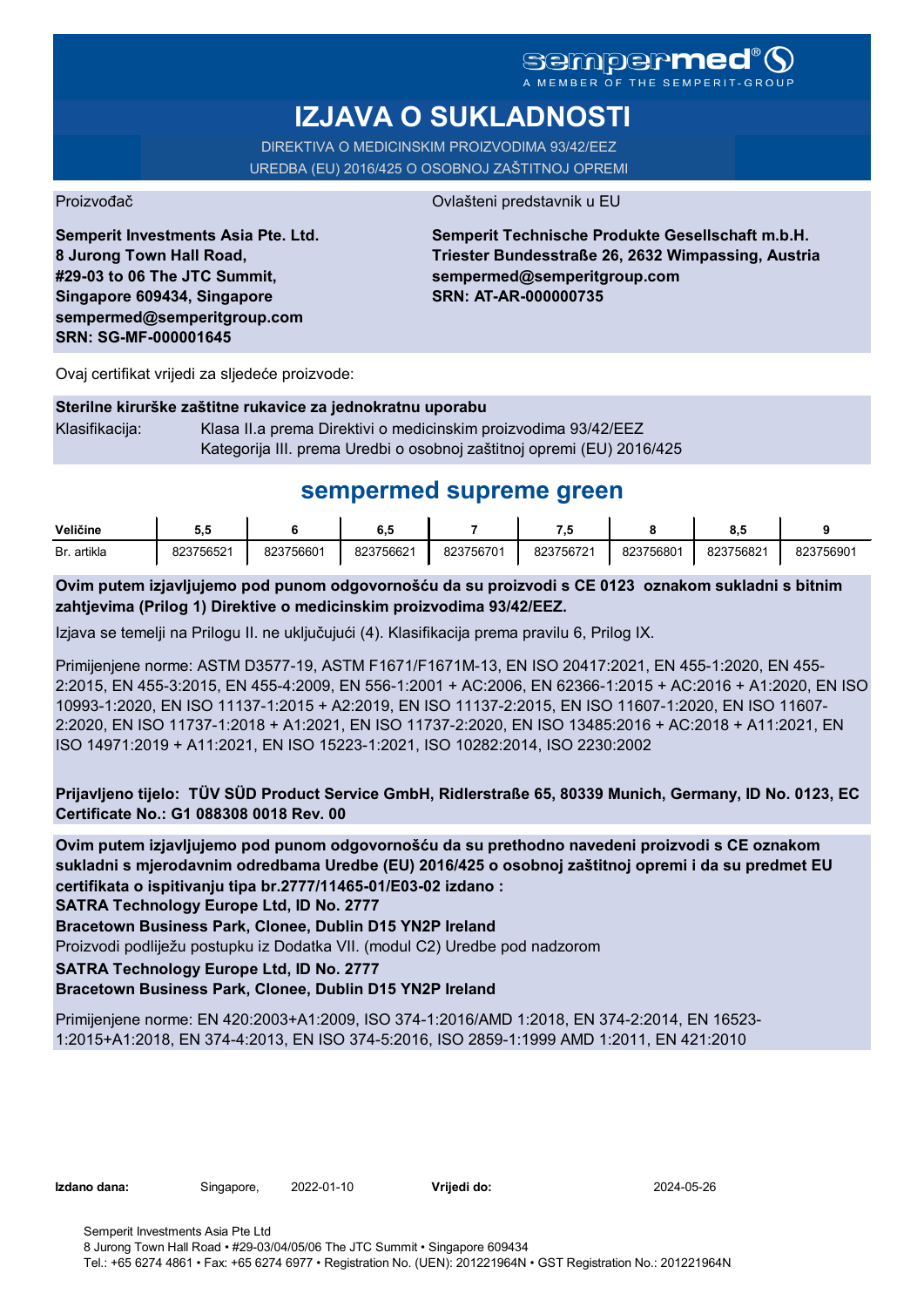# sempermed

**DEKLARACJA ZGODNOŚCI**

DYREKTYWA W SPRAWIE WYROBÓW MEDYCZNYCH 93/42/EWG ROZPORZĄDZENIE W SPRAWIE ŚRODKÓW OCHRONY INDYWIDUALNEJ (UE) 2016/425

**Semperit Investments Asia Pte. Ltd. 8 Jurong Town Hall Road, #29-03 to 06 The JTC Summit, Singapore 609434, Singapore sempermed@semperitgroup.com SRN: SG-MF-000001645**

#### Producent Autoryzowany przedstawiciel w UE

**Semperit Technische Produkte Gesellschaft m.b.H. Triester Bundesstraße 26, 2632 Wimpassing, Austria sempermed@semperitgroup.com SRN: AT-AR-000000735**

Niniejszy certyfikat obowiązuje w odniesieniu do następującego produktu:

#### **Sterylne rękawice chirurgiczne i ochronne jednorazowego użytku**

Klasyfikacja: Klasa IIa zgodnie z dyrektywą 93/42/EWG w sprawie wyrobów medycznych Kategoria III zgodnie z rozporządzeniem (UE) 2016/425 w sprawie środków ochrony indywidualnej

## **sempermed supreme green**

| Rozmiarv         | 5.5       |           | 6.5       |           | .         |           | 8.5       |           |
|------------------|-----------|-----------|-----------|-----------|-----------|-----------|-----------|-----------|
| Numery artykułów | 823756521 | 823756601 | 823756621 | 823756701 | 823756721 | 823756801 | 823756821 | 823756901 |

**Na własną odpowiedzialność oświadczamy niniejszym, że opisany powyżej produkt z oznakowaniem CE 0123 spełnia zasadnicze wymagania (załącznik I) dyrektywy w sprawie wyrobów medycznych 93/42/EWG.**

Deklaracja oparta na załączniku II z wyłączeniem (4). Klasyfikacja jest zgodna z zasadą 6, załącznik IX.

Zastosowane normy: ASTM D3577-19, ASTM F1671/F1671M-13, EN ISO 20417:2021, EN 455-1:2020, EN 455- 2:2015, EN 455-3:2015, EN 455-4:2009, EN 556-1:2001 + AC:2006, EN 62366-1:2015 + AC:2016 + A1:2020, EN ISO 10993-1:2020, EN ISO 11137-1:2015 + A2:2019, EN ISO 11137-2:2015, EN ISO 11607-1:2020, EN ISO 11607- 2:2020, EN ISO 11737-1:2018 + A1:2021, EN ISO 11737-2:2020, EN ISO 13485:2016 + AC:2018 + A11:2021, EN ISO 14971:2019 + A11:2021, EN ISO 15223-1:2021, ISO 10282:2014, ISO 2230:2002

**Jednostka notyfikowana: TÜV SÜD Product Service GmbH, Ridlerstraße 65, 80339 Munich, Germany, ID No. 0123, EC Certificate No.: G1 088308 0018 Rev. 00** 

**Na własną odpowiedzialność oświadczamy niniejszym, że opisany powyżej produkt z oznakowaniem CE jest zgodny z obowiązującymi przepisami rozporządzenia (UE) 2016/425 w sprawie środków ochrony indywidualnej i jest identyczny ze środkami ochrony indywidualnej, których dotyczy certyfikat badania typu UE nr 2777/11465- 01/E03-02 data przez:**

**SATRA Technology Europe Ltd, ID No. 2777**

**Bracetown Business Park, Clonee, Dublin D15 YN2P Ireland**

Produkty podlegają procedurze określonej w załączniku VII (moduł C2) rozporządzenia pod nadzorem

**SATRA Technology Europe Ltd, ID No. 2777**

#### **Bracetown Business Park, Clonee, Dublin D15 YN2P Ireland**

Zastosowane normy: EN 420:2003+A1:2009, ISO 374-1:2016/AMD 1:2018, EN 374-2:2014, EN 16523- 1:2015+A1:2018, EN 374-4:2013, EN ISO 374-5:2016, ISO 2859-1:1999 AMD 1:2011, EN 421:2010

**Data wydania:** Singapore, 2022-01-10 **Data ważności:** 2024-05-26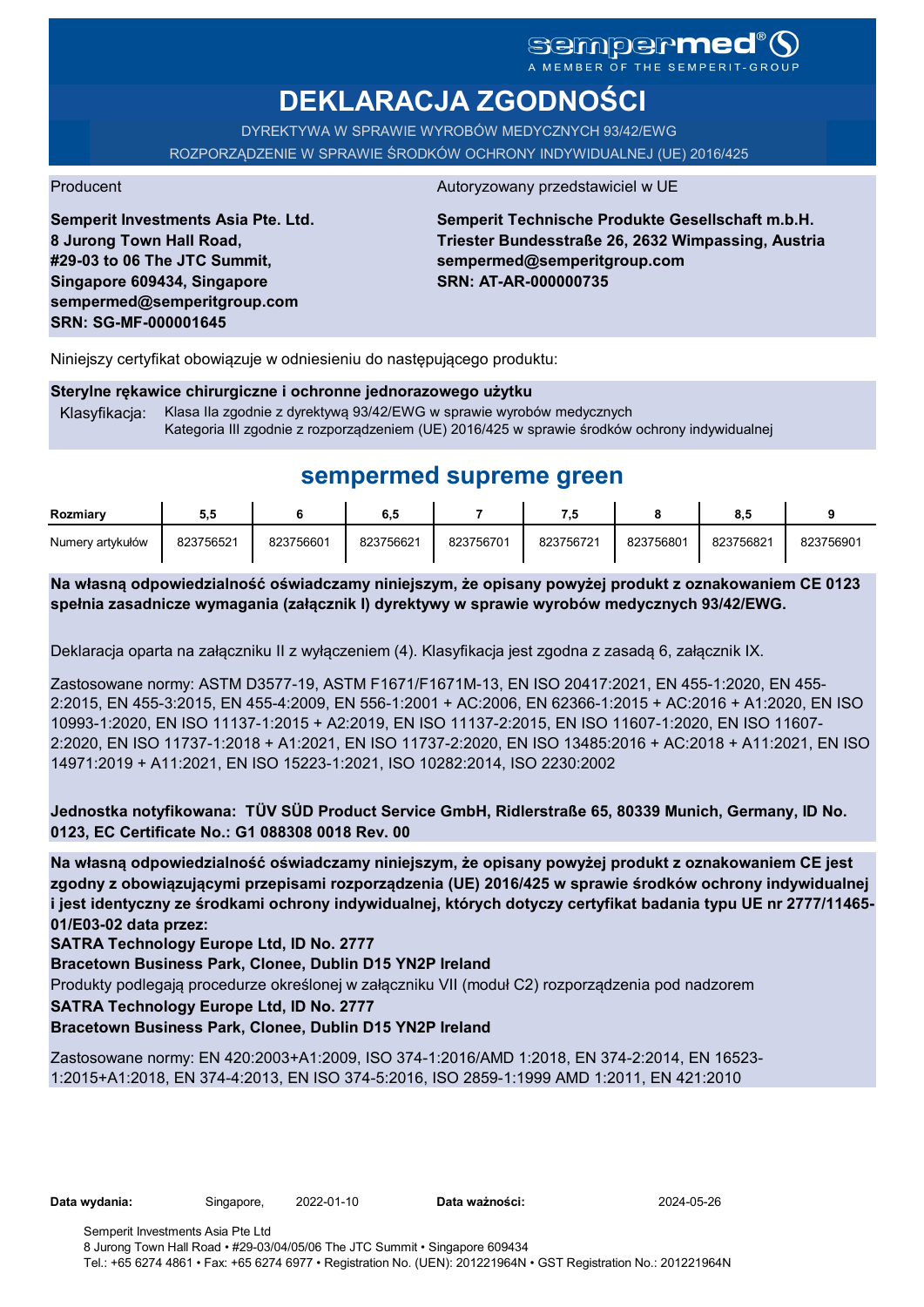# SGMDGPMEd<sup>®</sup>O

**DECLARAȚIE DE CONFORMITATE**

DIRECTIVĂ PRIVIND PRODUSELE MEDICALE 93/42/CEE

ORDONANȚA (EU) 2016/425 PENTRU ECHIPAMENTUL PERSONAL DE PROTECȚIE

Producător **Producător** Persoană împuternicită EU

**Semperit Investments Asia Pte. Ltd. 8 Jurong Town Hall Road, #29-03 to 06 The JTC Summit, Singapore 609434, Singapore sempermed@semperitgroup.com SRN: SG-MF-000001645**

**Semperit Technische Produkte Gesellschaft m.b.H. Triester Bundesstraße 26, 2632 Wimpassing, Austria sempermed@semperitgroup.com SRN: AT-AR-000000735**

Acest certificat este valabil pentru următoarele produse:

**Mânușă sterilă de unică folosință pentru operații și de protecție de unică folosință** clasificare: Clasa IIa conform directivei privind produsele medicale 93/42/CEE Categoria III conform ordonanței EPP (EU) 2016/425

# **sempermed supreme green**

| mărimi                  | 5.5       |           | 6.5       |           | - 14      |           | o<br>o.c  |           |
|-------------------------|-----------|-----------|-----------|-----------|-----------|-----------|-----------|-----------|
| numerele de<br>articole | 823756521 | 823756601 | 823756621 | 823756701 | 823756721 | 823756801 | 823756821 | 823756901 |

**Prin prezenta confirmăm preluând toată responsabilitatea că produsele marcate CE 0123 corespund cerințelor de bază (anexa I) din directiva privind produsele medicale 93/42/CEE.**

Declarația se bazează pe anexa II exclusiv (4). Clasificare conform regulii 6, anexa IX.

Normele aplicate: ASTM D3577-19, ASTM F1671/F1671M-13, EN ISO 20417:2021, EN 455-1:2020, EN 455-2:2015, EN 455-3:2015, EN 455-4:2009, EN 556-1:2001 + AC:2006, EN 62366-1:2015 + AC:2016 + A1:2020, EN ISO 10993- 1:2020, EN ISO 11137-1:2015 + A2:2019, EN ISO 11137-2:2015, EN ISO 11607-1:2020, EN ISO 11607-2:2020, EN ISO 11737-1:2018 + A1:2021, EN ISO 11737-2:2020, EN ISO 13485:2016 + AC:2018 + A11:2021, EN ISO 14971:2019 + A11:2021, EN ISO 15223-1:2021, ISO 10282:2014, ISO 2230:2002

**Organismul abilitat: TÜV SÜD Product Service GmbH, Ridlerstraße 65, 80339 Munich, Germany, ID No. 0123, EC Certificate No.: G1 088308 0018 Rev. 00** 

**Prin prezenta confirmăm preluând toată responsabilitatea că produsele marcate CE indicate mai sus corespund cerințelor de bază (EU) 2016/425 pentru echipamente personale de protecție și acestea sunt obiectul certificării de tip CE nr. 2777/11465-01/E03-02 eliberat prin:**

**SATRA Technology Europe Ltd, ID No. 2777**

**Bracetown Business Park, Clonee, Dublin D15 YN2P Ireland**

Produsele sunt obiectul procedurii conform anexei VII (modulul C2) sub supravegherea

**SATRA Technology Europe Ltd, ID No. 2777**

#### **Bracetown Business Park, Clonee, Dublin D15 YN2P Ireland**

Normele aplicate: EN 420:2003+A1:2009, ISO 374-1:2016/AMD 1:2018, EN 374-2:2014, EN 16523- 1:2015+A1:2018, EN 374-4:2013, EN ISO 374-5:2016, ISO 2859-1:1999 AMD 1:2011, EN 421:2010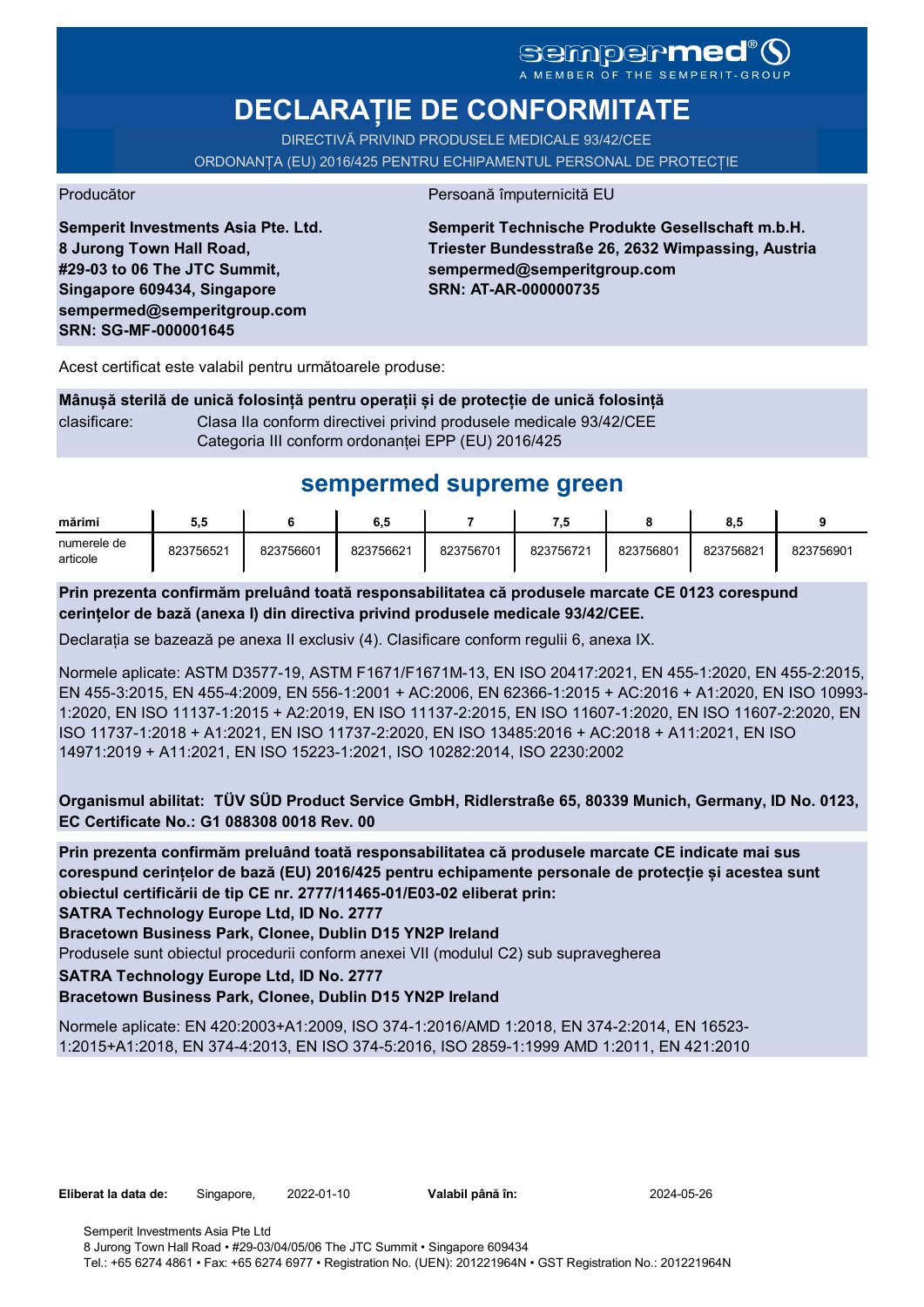### sempermed<sup>®</sup>Q A MEMBER OF THE SEMPERIT-GROUI

**ΔΗΛΩΣΗ ΣΥΜΜΟΡΦΩΣΗΣ**

ΟΔΗΓΙΑ 93/42/ΕΟΚ ΠΕΡΙ ΙΑΤΡΟΤΕΧΝΟΛΟΓΙΚΩΝ ΠΡΟΪΟΝΤΩΝ ΚΑΝΟΝΙΣΜΟΣ (ΕΕ) 2016/425 ΠΕΡΙ ΜΕΣΩΝ ΑΤΟΜΙΚΗΣ ΠΡΟΣΤΑΣΙΑΣ

Κατασκευαστής <u>Εξουσιοδοτημένος αντιπρόσωπος στην Ε</u>

**Semperit Investments Asia Pte. Ltd. 8 Jurong Town Hall Road, #29-03 to 06 The JTC Summit, Singapore 609434, Singapore sempermed@semperitgroup.com SRN: SG-MF-000001645**

**Semperit Technische Produkte Gesellschaft m.b.H. Triester Bundesstraße 26, 2632 Wimpassing, Austria sempermed@semperitgroup.com SRN: AT-AR-000000735**

Το παρόν πιστοποιητικό ισχύει για τα ακόλουθα προϊόντα:

#### **Αποστειρωμένο χειρουργικό και προστατευτικό γάντι μιας χρήσης**

Ταξινόμηση: Κατηγορία IIa σύμφωνα με την οδηγία 93/42/ΕΟΚ περί ιατροτεχνολογικών προϊόντων Κατηγορία II σύμφωνα με τον Κανονισμό (ΕΕ) 2016/425 περί ΜΑΠ

## **sempermed supreme green**

| Μενέθη               | v.v       |           | 6,5       |           | - 14      |           | 8.5       |           |
|----------------------|-----------|-----------|-----------|-----------|-----------|-----------|-----------|-----------|
| Αριθμοί<br>προϊόντος | 823756521 | 823756601 | 823756621 | 823756701 | 823756721 | 823756801 | 823756821 | 823756901 |

**Δια του παρόντος βεβαιώνουμε υπεύθυνα ότι τα προϊόντα με σήμανση CE 0123 ικανοποιούν τις βασικές απαιτήσεις (Παράρτημα I) της οδηγίας 93/42/ΕΟΚ περί ιατροτεχνολογικών προϊόντων.**

Δήλωση βάσει του Παραρτήματος II, εξαιρουμένου του σημείου (4). Ταξινόμηση σύμφωνα με τον κανόνα 6, Παράρτημα IX.

Εφαρμοζόμενα πρότυπα: ASTM D3577-19, ASTM F1671/F1671M-13, EN ISO 20417:2021, EN 455-1:2020, EN 455- 2:2015, EN 455-3:2015, EN 455-4:2009, EN 556-1:2001 + AC:2006, EN 62366-1:2015 + AC:2016 + A1:2020, EN ISO 10993-1:2020, EN ISO 11137-1:2015 + A2:2019, EN ISO 11137-2:2015, EN ISO 11607-1:2020, EN ISO 11607- 2:2020, EN ISO 11737-1:2018 + A1:2021, EN ISO 11737-2:2020, EN ISO 13485:2016 + AC:2018 + A11:2021, EN ISO 14971:2019 + A11:2021, EN ISO 15223-1:2021, ISO 10282:2014, ISO 2230:2002

**Κοινοποιημένος οργανισμός: TÜV SÜD Product Service GmbH, Ridlerstraße 65, 80339 Munich, Germany, ID No. 0123, EC Certificate No.: G1 088308 0018 Rev. 00** 

**Δια του παρόντος βεβαιώνουμε υπεύθυνα ότι τα ανωτέρω προϊόντα με σήμανση CE ικανοποιούν τις εφαρμοστέες διατάξεις του Κανονισμού (ΕΕ) 2016/425 περί μέσων ατομικής προστασίας και αποτελούν αντικείμενο του πιστοποιητικού εξέτασης τύπου ΕΕ με αρ. 2777/11465-01/E03-02 εκδόθηκε :**

#### **SATRA Technology Europe Ltd, ID No. 2777**

**Bracetown Business Park, Clonee, Dublin D15 YN2P Ireland**

Τα προϊόντα αποτελούν αντικείμενο της μεθόδου που ορίζεται στο Παράρτημα VII (ενότητα C2) του Κανονισμού υπό την επιτήρηση

#### **SATRA Technology Europe Ltd, ID No. 2777**

#### **Bracetown Business Park, Clonee, Dublin D15 YN2P Ireland**

Εφαρμοζόμενα πρότυπα: EN 420:2003+A1:2009, ISO 374-1:2016/AMD 1:2018, EN 374-2:2014, EN 16523- 1:2015+A1:2018, EN 374-4:2013, EN ISO 374-5:2016, ISO 2859-1:1999 AMD 1:2011, EN 421:2010

**Εκδόθηκε :** Singapore, 2022-01-10 **Ισχύει έως:** 2024-05-26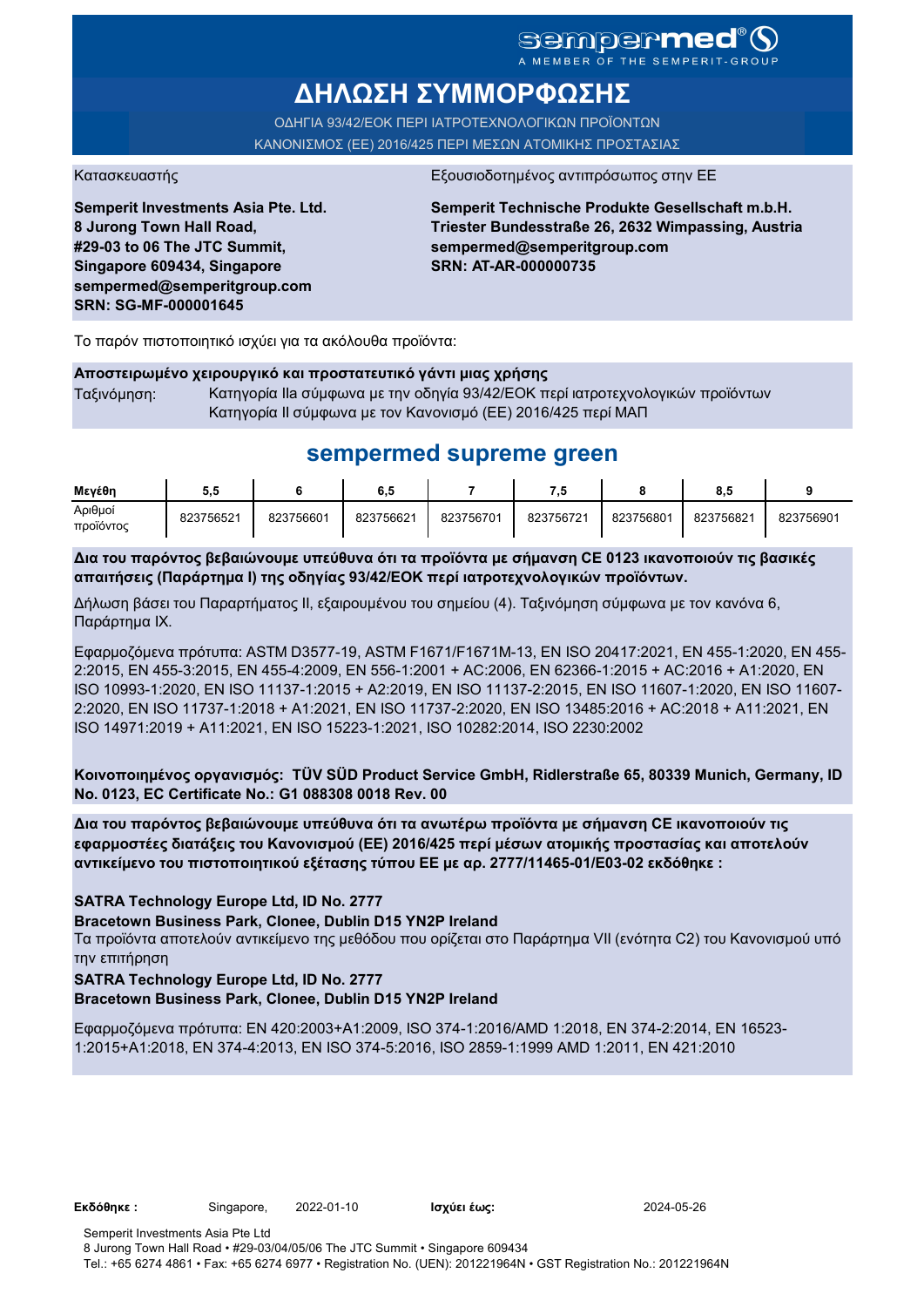# sempermed®

# **ДЕКЛАРАЦИЯ ЗА СЪВМЕСТИМОСТ НА**

ДИРЕКТИВА ЗА МЕДИЦИНСКИТЕ ПРОДУКТИ 93/42/EWG РЕГЛАМЕНТ (EU) 2016/425 ЗА ЛИЧНИТЕ ПРЕДПАЗНИ СРЕДСТВА

**Semperit Investments Asia Pte. Ltd. 8 Jurong Town Hall Road, #29-03 to 06 The JTC Summit, Singapore 609434, Singapore sempermed@semperitgroup.com SRN: SG-MF-000001645**

#### Производител Упълномощен представител в ЕС

**Semperit Technische Produkte Gesellschaft m.b.H. Triester Bundesstraße 26, 2632 Wimpassing, Austria sempermed@semperitgroup.com SRN: AT-AR-000000735**

Настоящият сертификат важи за следните продукти:

**Стерилна операционна и предпазна ръкавица за еднократна употреба** Класификация: Клас IIa съгл. Директивата за медицинските продукти 93/42/EEC Категория III съгл. Регламент за ЛПС (EU) 2016/425

## **sempermed supreme green**

| Размери    | ວ.ະ       |           | 0, J      |           |           |           | ο.υ       |           |
|------------|-----------|-----------|-----------|-----------|-----------|-----------|-----------|-----------|
| Номера на  | 823756521 | 823756601 | 823756621 | 823756701 | 823756721 | 823756801 | 823756821 | 823756901 |
| артикулите |           |           |           |           |           |           |           |           |

**С настоящето потвърждаваме при самостоятелна отговорност, че продуктите с маркировка СЕ 0123 съответстват на съществените изисквания (Анекс I) от Директивата за медицинските продукти 93/42/EWG.**

Декларация на базата на Анекс II с изключение на (4). Класификация съгл. Правило 6, Приложение IX.

Приложими норми: ASTM D3577-19, ASTM F1671/F1671M-13, EN ISO 20417:2021, EN 455-1:2020, EN 455-2:2015, EN 455-3:2015, EN 455-4:2009, EN 556-1:2001 + AC:2006, EN 62366-1:2015 + AC:2016 + A1:2020, EN ISO 10993- 1:2020, EN ISO 11137-1:2015 + A2:2019, EN ISO 11137-2:2015, EN ISO 11607-1:2020, EN ISO 11607-2:2020, EN ISO 11737-1:2018 + A1:2021, EN ISO 11737-2:2020, EN ISO 13485:2016 + AC:2018 + A11:2021, EN ISO 14971:2019 + A11:2021, EN ISO 15223-1:2021, ISO 10282:2014, ISO 2230:2002

**Нотифициран орган: TÜV SÜD Product Service GmbH, Ridlerstraße 65, 80339 Munich, Germany, ID No. 0123, EC Certificate No.: G1 088308 0018 Rev. 00** 

**С настоящето потвърждаваме при самостоятелна отговорност, че горепосочените продукти с маркировка СЕ съответстват на съществените разпоредби на Регламент (EU) 2016/425 за личните предпазни средства и са предмет на сертификата на ЕС за изследване на типа Nr. 2777/11465-01/E03-02 издадено чрез:**

**SATRA Technology Europe Ltd, ID No. 2777**

**Bracetown Business Park, Clonee, Dublin D15 YN2P Ireland**

Продуктите са предмет на процедурата съгл. Анекс VII (Модул С2) от Регламента под надзора на

**SATRA Technology Europe Ltd, ID No. 2777**

**Bracetown Business Park, Clonee, Dublin D15 YN2P Ireland**

Приложими норми: EN 420:2003+A1:2009, ISO 374-1:2016/AMD 1:2018, EN 374-2:2014, EN 16523- 1:2015+A1:2018, EN 374-4:2013, EN ISO 374-5:2016, ISO 2859-1:1999 AMD 1:2011, EN 421:2010